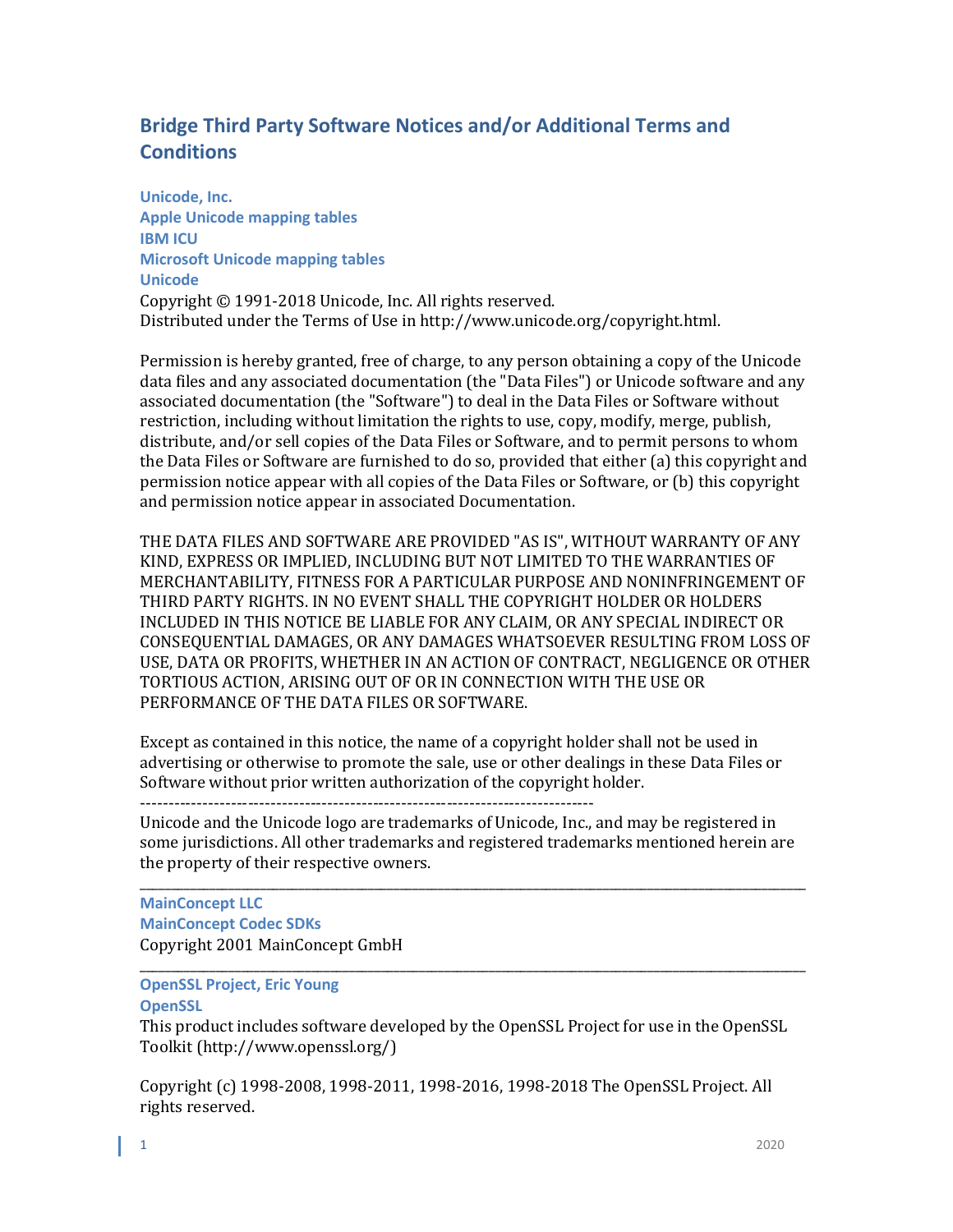Redistribution and use in source and binary forms, with or without modification, are permitted provided that the following conditions are met:

1. Redistributions of source code must retain the above copyright notice, this list of conditions and the following disclaimer.

2. Redistributions in binary form must reproduce the above copyright notice, this list of conditions and the following disclaimer in the documentation and/or other materials provided with the distribution.

3. All advertising materials mentioning features or use of this software must display the following acknowledgment: "This product includes software developed by the OpenSSL Project for use in the OpenSSL Toolkit. (http://www.openssl.org/)"

4. The names "OpenSSL Toolkit" and "OpenSSL Project" must not be used to endorse or promote products derived from this software without prior written permission. For written permission, please contact openssl-core@openssl.org.

5. Products derived from this software may not be called "OpenSSL" nor may "OpenSSL" appear in their names without prior written permission of the OpenSSL Project.

6. Redistributions of any form whatsoever must retain the following acknowledgment: "This product includes software developed by the OpenSSL Project for use in the OpenSSL Toolkit (http://www.openssl.org/)"

THIS SOFTWARE IS PROVIDED BY THE OpenSSL PROJECT "AS IS" AND ANY EXPRESSED OR IMPLIED WARRANTIES, INCLUDING, BUT NOT LIMITED TO, THE IMPLIED WARRANTIES OF MERCHANTABILITY AND FITNESS FOR A PARTICULAR PURPOSE ARE DISCLAIMED. IN NO EVENT SHALL THE OpenSSL PROJECT OR ITS CONTRIBUTORS BE LIABLE FOR ANY DIRECT, INDIRECT, INCIDENTAL, SPECIAL, EXEMPLARY, OR CONSEQUENTIAL DAMAGES INCLUDING, BUT NOT LIMITED TO, PROCUREMENT OF SUBSTITUTE GOODS OR SERVICES; LOSS OF USE, DATA, OR PROFITS; OR BUSINESS INTERRUPTION) HOWEVER CAUSED AND ON ANY THEORY OF LIABILITY, WHETHER IN CONTRACT, STRICT LIABILITY, OR TORT INCLUDING NEGLIGENCE OR OTHERWISE) ARISING IN ANY WAY OUT OF THE USE OF THIS SOFTWARE, EVEN IF ADVISED OF THE POSSIBILITY OF SUCH DAMAGE.

============================================================

This product includes cryptographic software written by Eric Young (eay@cryptsoft.com). This product includes software written by Tim Hudson (tjh@cryptsoft.com).

Original SSLeay License

----------------------- Copyright (C) 1995-1998 Eric Young (eay@cryptsoft.com) All rights reserved.

This package is an SSL implementation written by Eric Young (eay@cryptsoft.com).

The implementation was written so as to conform with Netscapes SSL.

This library is free for commercial and non-commercial use as long as the following conditions are aheared to.

The following conditions apply to all code found in this distribution, be it the RC4, RSA, lhash, DES, etc., code; not just the SSL code. The SSL documentation included with this distribution is covered by the same copyright terms except that the holder is Tim Hudson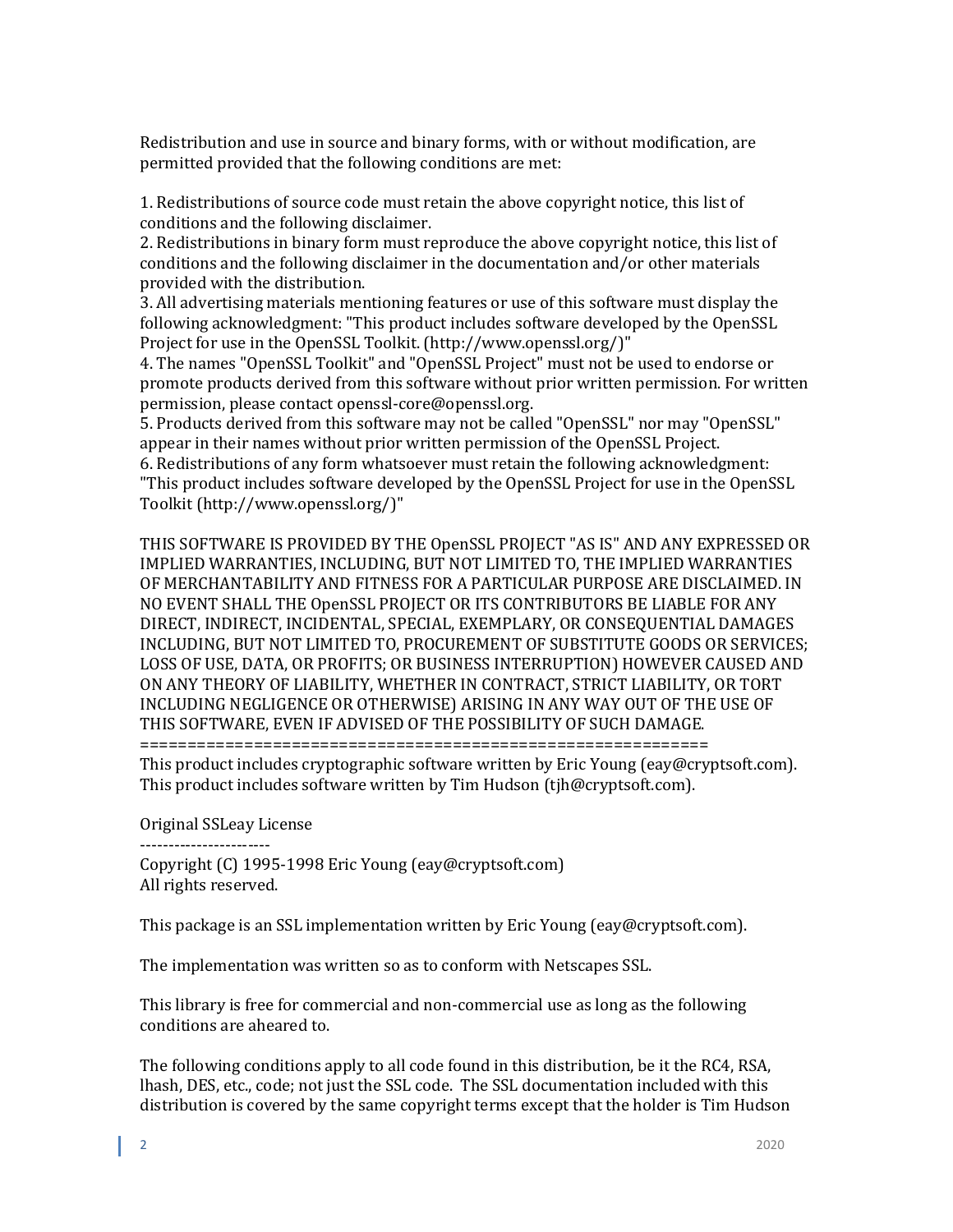(tjh@cryptsoft.com).

Copyright remains Eric Young's, and as such any Copyright notices in the code are not to be removed.

If this package is used in a product, Eric Young should be given attribution as the author of the parts of the library used.

This can be in the form of a textual message at program startup or in documentation (online or textual) provided with the package.

Redistribution and use in source and binary forms, with or without modification, are permitted provided that the following conditions are met:

1. Redistributions of source code must retain the copyright notice, this list of conditions and the following disclaimer.

2. Redistributions in binary form must reproduce the above copyright notice, this list of conditions and the following disclaimer in the documentation and/or other materials provided with the distribution.

3. All advertising materials mentioning features or use of this software must display the following acknowledgement: "This product includes cryptographic software written by Eric Young (eay@cryptsoft.com)" The word 'cryptographic' can be left out if the rouines from the library being used are not cryptographic related :-).

4. If you include any Windows specific code (or a derivative thereof) from the apps directory (application code) you must include an acknowledgement: "This product includes software written by Tim Hudson (tjh@cryptsoft.com)"

THIS SOFTWARE IS PROVIDED BY ERIC YOUNG "AS IS" AND ANY EXPRESS OR IMPLIED WARRANTIES, INCLUDING, BUT NOT LIMITED TO, THE IMPLIED WARRANTIES OF MERCHANTABILITY AND FITNESS FOR A PARTICULAR PURPOSE ARE DISCLAIMED. IN NO EVENT SHALL THE AUTHOR OR CONTRIBUTORS BE LIABLE FOR ANY DIRECT, INDIRECT, INCIDENTAL, SPECIAL, EXEMPLARY, OR CONSEQUENTIAL DAMAGES (INCLUDING, BUT NOT LIMITED TO, PROCUREMENT OF SUBSTITUTE GOODS OR SERVICES; LOSS OF USE, DATA, OR PROFITS; OR BUSINESS INTERRUPTION) HOWEVER CAUSED AND ON ANY THEORY OF LIABILITY, WHETHER IN CONTRACT, STRICT LIABILITY, OR TORT (INCLUDING NEGLIGENCE OR OTHERWISE) ARISING IN ANY WAY OUT OF THE USE OF THIS SOFTWARE, EVEN IF ADVISED OF THE POSSIBILITY OF SUCH DAMAGE.

The licence and distribution terms for any publically available version or derivative of this code cannot be changed. i.e. this code cannot simply be copied and put under another distribution licence [including the GNU Public Licence.]

\_\_\_\_\_\_\_\_\_\_\_\_\_\_\_\_\_\_\_\_\_\_\_\_\_\_\_\_\_\_\_\_\_\_\_\_\_\_\_\_\_\_\_\_\_\_\_\_\_\_\_\_\_\_\_\_\_\_\_\_\_\_\_\_\_\_\_\_\_\_\_\_\_\_\_\_\_\_\_\_\_\_\_\_\_\_\_\_\_\_\_\_\_\_\_\_\_\_\_\_\_\_\_\_\_

\_\_\_\_\_\_\_\_\_\_\_\_\_\_\_\_\_\_\_\_\_\_\_\_\_\_\_\_\_\_\_\_\_\_\_\_\_\_\_\_\_\_\_\_\_\_\_\_\_\_\_\_\_\_\_\_\_\_\_\_\_\_\_\_\_\_\_\_\_\_\_\_\_\_\_\_\_\_\_\_\_\_\_\_\_\_\_\_\_\_\_\_\_\_\_\_\_\_\_\_\_\_\_\_\_ **Steinberg Media Technologies GMBH Steinberg VST Plug-Ins SDK** VST is a trademark and software of Steinberg Media Technologies GmbH

\_\_\_\_\_\_\_\_\_\_\_\_\_\_\_\_\_\_\_\_\_\_\_\_\_\_\_\_\_\_\_\_\_\_\_\_\_\_\_\_\_\_\_\_\_\_\_\_\_\_\_\_\_\_\_\_\_\_\_\_\_\_\_\_\_\_\_\_\_\_\_\_\_\_\_\_\_\_\_\_\_\_\_\_\_\_\_\_\_\_\_\_\_\_\_\_\_\_\_\_\_\_\_\_\_ **JMI Software Consultants Inc.**

**JMI Software Consultants C EXECUTIVE**

© 1981, 1990 JMI Consultants, Inc. All rights reserved.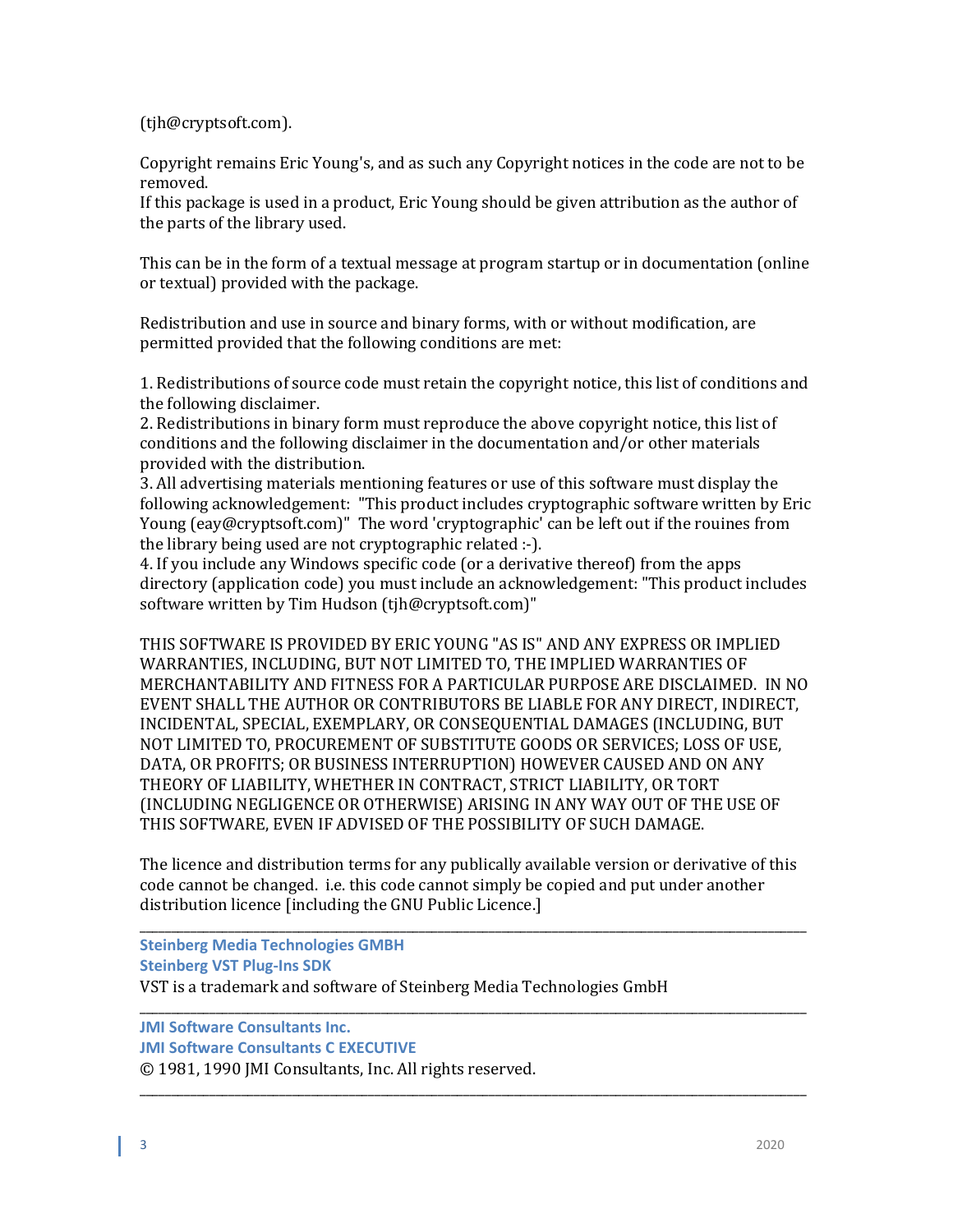# **Apache Foundation and Contributors Apache Xercers C**

**Intel Universal 3D Sample Software**

This product includes software licensed under the Apache License, Version 2.0 http://www.apache.org/licenses/LICENSE-2.0

#### \_\_\_\_\_\_\_\_\_\_\_\_\_\_\_\_\_\_\_\_\_\_\_\_\_\_\_\_\_\_\_\_\_\_\_\_\_\_\_\_\_\_\_\_\_\_\_\_\_\_\_\_\_\_\_\_\_\_\_\_\_\_\_\_\_\_\_\_\_\_\_\_\_\_\_\_\_\_\_\_\_\_\_\_\_\_\_\_\_\_\_\_\_\_\_\_\_\_\_\_\_\_\_\_\_ **Mozilla**

### **Expat**

Expat is licensed under the Mozilla Public License (MPL) Version 1.1, available at https://www.mozilla.org/en-US/MPL/1.1/. The source is available at https://libexpat.github.io/.

\_\_\_\_\_\_\_\_\_\_\_\_\_\_\_\_\_\_\_\_\_\_\_\_\_\_\_\_\_\_\_\_\_\_\_\_\_\_\_\_\_\_\_\_\_\_\_\_\_\_\_\_\_\_\_\_\_\_\_\_\_\_\_\_\_\_\_\_\_\_\_\_\_\_\_\_\_\_\_\_\_\_\_\_\_\_\_\_\_\_\_\_\_\_\_\_\_\_\_\_\_\_\_\_\_ **Hewlett Packard (HP), Silicon Graphics Computer Systems, Inc. Code from SGI STL**  Copyright (c) 1994 Hewlett-Packard Company

Permission to use, copy, modify, distribute and sell this software and its documentation for any purpose is hereby granted without fee, provided that the above copyright notice appear in all copies and that both that copyright notice and this permission notice appear in supporting documentation. Hewlett-Packard Company makes no representations about the suitability of this software for any purpose. It is provided "as is" without express or implied warranty.

Copyright (c) 1996 Silicon Graphics Computer Systems, Inc.

Permission to use, copy, modify, distribute and sell this software and its documentation for any purpose is hereby granted without fee, provided that the above copyright notice appear in all copies and that both that copyright notice and this permission notice appear in supporting documentation. Silicon Graphics makes no representations about the suitability of this software for any purpose. It is provided "as is" without express or implied warranty.

\_\_\_\_\_\_\_\_\_\_\_\_\_\_\_\_\_\_\_\_\_\_\_\_\_\_\_\_\_\_\_\_\_\_\_\_\_\_\_\_\_\_\_\_\_\_\_\_\_\_\_\_\_\_\_\_\_\_\_\_\_\_\_\_\_\_\_\_\_\_\_\_\_\_\_\_\_\_\_\_\_\_\_\_\_\_\_\_\_\_\_\_\_\_\_\_\_\_\_\_\_\_\_\_\_ **Jean-loup Gailly, Mark Adler**

## **Zlib**

Portions include technology used under license from Jean-loup Gailly and Mark Adler, and are copyrighted.

#### \_\_\_\_\_\_\_\_\_\_\_\_\_\_\_\_\_\_\_\_\_\_\_\_\_\_\_\_\_\_\_\_\_\_\_\_\_\_\_\_\_\_\_\_\_\_\_\_\_\_\_\_\_\_\_\_\_\_\_\_\_\_\_\_\_\_\_\_\_\_\_\_\_\_\_\_\_\_\_\_\_\_\_\_\_\_\_\_\_\_\_\_\_\_\_\_\_\_\_\_\_\_\_\_\_ **Microsoft Corporation**

**Microsoft Windows Code**

Portions utilize Microsoft Windows Media Technologies. Copyright (c) 2006 Microsoft Corporation. All Rights Reserved.

\_\_\_\_\_\_\_\_\_\_\_\_\_\_\_\_\_\_\_\_\_\_\_\_\_\_\_\_\_\_\_\_\_\_\_\_\_\_\_\_\_\_\_\_\_\_\_\_\_\_\_\_\_\_\_\_\_\_\_\_\_\_\_\_\_\_\_\_\_\_\_\_\_\_\_\_\_\_\_\_\_\_\_\_\_\_\_\_\_\_\_\_\_\_\_\_\_\_\_\_\_\_\_\_\_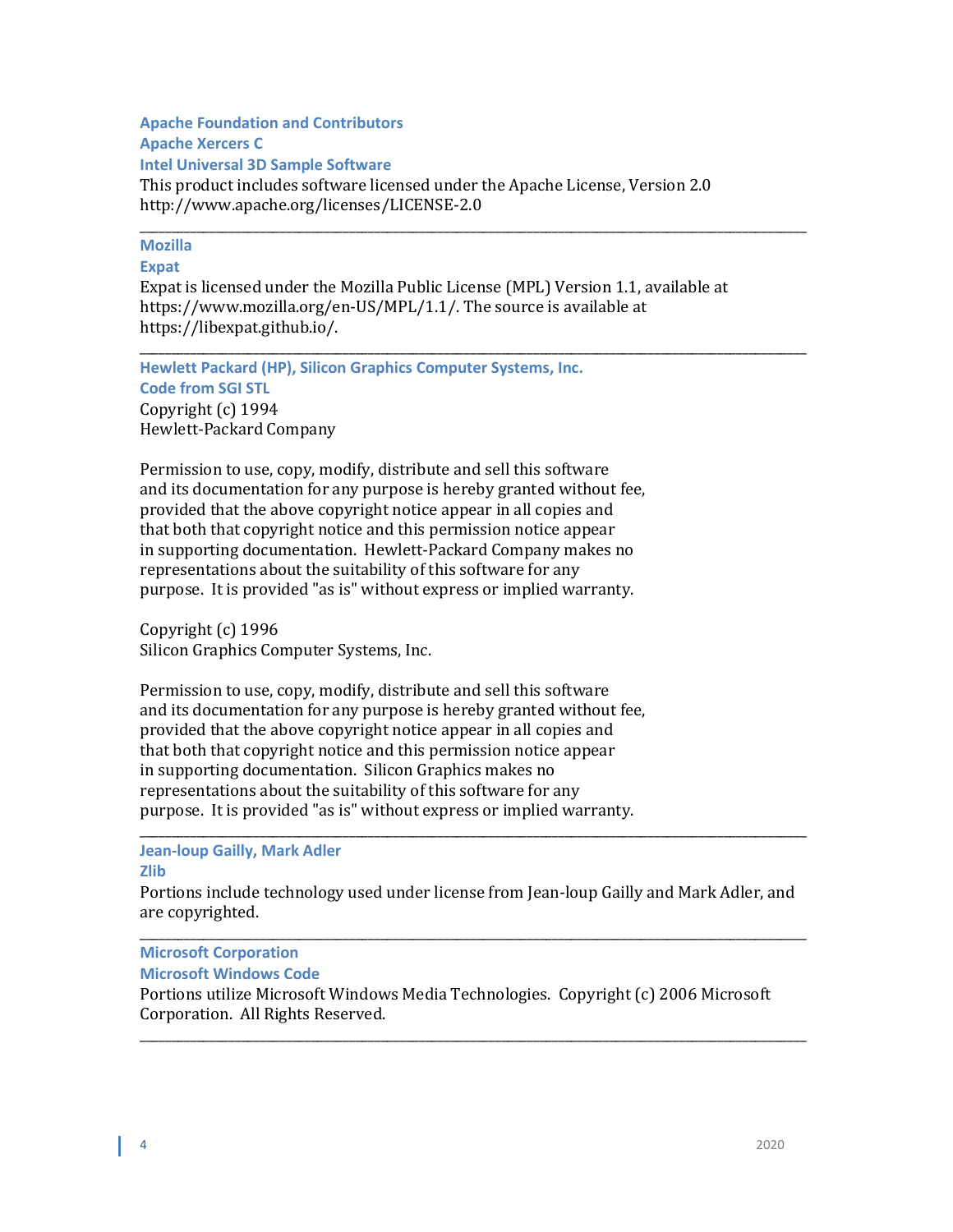# **MOG Solutions**

## **MOG MXF SDK**

MXF-SDK developed by MOG Solutions (www.mog-solutions.com) in cooperation with Institut fur Rundfunktechnik GmbH (www.irt.de).

#### \_\_\_\_\_\_\_\_\_\_\_\_\_\_\_\_\_\_\_\_\_\_\_\_\_\_\_\_\_\_\_\_\_\_\_\_\_\_\_\_\_\_\_\_\_\_\_\_\_\_\_\_\_\_\_\_\_\_\_\_\_\_\_\_\_\_\_\_\_\_\_\_\_\_\_\_\_\_\_\_\_\_\_\_\_\_\_\_\_\_\_\_\_\_\_\_\_\_\_\_\_\_\_\_\_ **NVIDIA**

## **NVIDIA CUDA Toolkit**

This software contains source code provided by NVIDIA Corporation.

#### \_\_\_\_\_\_\_\_\_\_\_\_\_\_\_\_\_\_\_\_\_\_\_\_\_\_\_\_\_\_\_\_\_\_\_\_\_\_\_\_\_\_\_\_\_\_\_\_\_\_\_\_\_\_\_\_\_\_\_\_\_\_\_\_\_\_\_\_\_\_\_\_\_\_\_\_\_\_\_\_\_\_\_\_\_\_\_\_\_\_\_\_\_\_\_\_\_\_\_\_\_\_\_\_\_ **Regents of the University of California, UNIX System Laboratories, Inc. FreeBSD standard assert.h**

Copyright (c) 1992, 1993 The Regents of the University of California. All rights reserved.

(c) UNIX System Laboratories, Inc.

All or some portions of this file are derived from material licensed to the University of California by American Telephone and Telegraph Co. or Unix System Laboratories, Inc. and are reproduced herein with the permission of UNIX System Laboratories, Inc.

Redistribution and use in source and binary forms, with or without modification, are permitted provided that the following conditions are met:

1. Redistributions of source code must retain the above copyright notice, this list of conditions and the following disclaimer.<br>2. Redistributions in binary form m

2. Redistributions in binary form must reproduce the above copyright notice, this list of conditions and the following disclaimer in the documentation and/or other materials provided with the distribution.<br>3. Neither the name of the

3. Neither the name of the University nor the names of its contributors may be used to endorse or promote products derived from this software without specific prior written permission.

THIS SOFTWARE IS PROVIDED BY THE REGENTS AND CONTRIBUTORS ``AS IS'' AND ANY EXPRESS OR IMPLIED WARRANTIES, INCLUDING, BUT NOT LIMITED TO, THE IMPLIED WARRANTIES OF MERCHANTABILITY AND FITNESS FOR A PARTICULAR PURPOSE ARE DISCLAIMED. IN NO EVENT SHALL THE REGENTS OR CONTRIBUTORS BE LIABLE FOR ANY DIRECT, INDIRECT, INCIDENTAL, SPECIAL, EXEMPLARY, OR CONSEQUENTIAL DAMAGES (INCLUDING, BUT NOT LIMITED TO, PROCUREMENT OF SUBSTITUTE GOODS OR SERVICES; LOSS OF USE, DATA, OR PROFITS; OR BUSINESS INTERRUPTION) HOWEVER CAUSED AND ON ANY THEORY OF LIABILITY, WHETHER IN CONTRACT, STRICT LIABILITY, OR TORT (INCLUDING NEGLIGENCE OR OTHERWISE) ARISING IN ANY WAY OUT OF THE USE OF THIS SOFTWARE, EVEN IF ADVISED OF THE POSSIBILITY OF SUCH DAMAGE.

\_\_\_\_\_\_\_\_\_\_\_\_\_\_\_\_\_\_\_\_\_\_\_\_\_\_\_\_\_\_\_\_\_\_\_\_\_\_\_\_\_\_\_\_\_\_\_\_\_\_\_\_\_\_\_\_\_\_\_\_\_\_\_\_\_\_\_\_\_\_\_\_\_\_\_\_\_\_\_\_\_\_\_\_\_\_\_\_\_\_\_\_\_\_\_\_\_\_\_\_\_\_\_\_\_

#### \_\_\_\_\_\_\_\_\_\_\_\_\_\_\_\_\_\_\_\_\_\_\_\_\_\_\_\_\_\_\_\_\_\_\_\_\_\_\_\_\_\_\_\_\_\_\_\_\_\_\_\_\_\_\_\_\_\_\_\_\_\_\_\_\_\_\_\_\_\_\_\_\_\_\_\_\_\_\_\_\_\_\_\_\_\_\_\_\_\_\_\_\_\_\_\_\_\_\_\_\_\_\_\_\_ **Intel Corporation Intel IPP**

Portions include technology used under license from Intel, and are copyrighted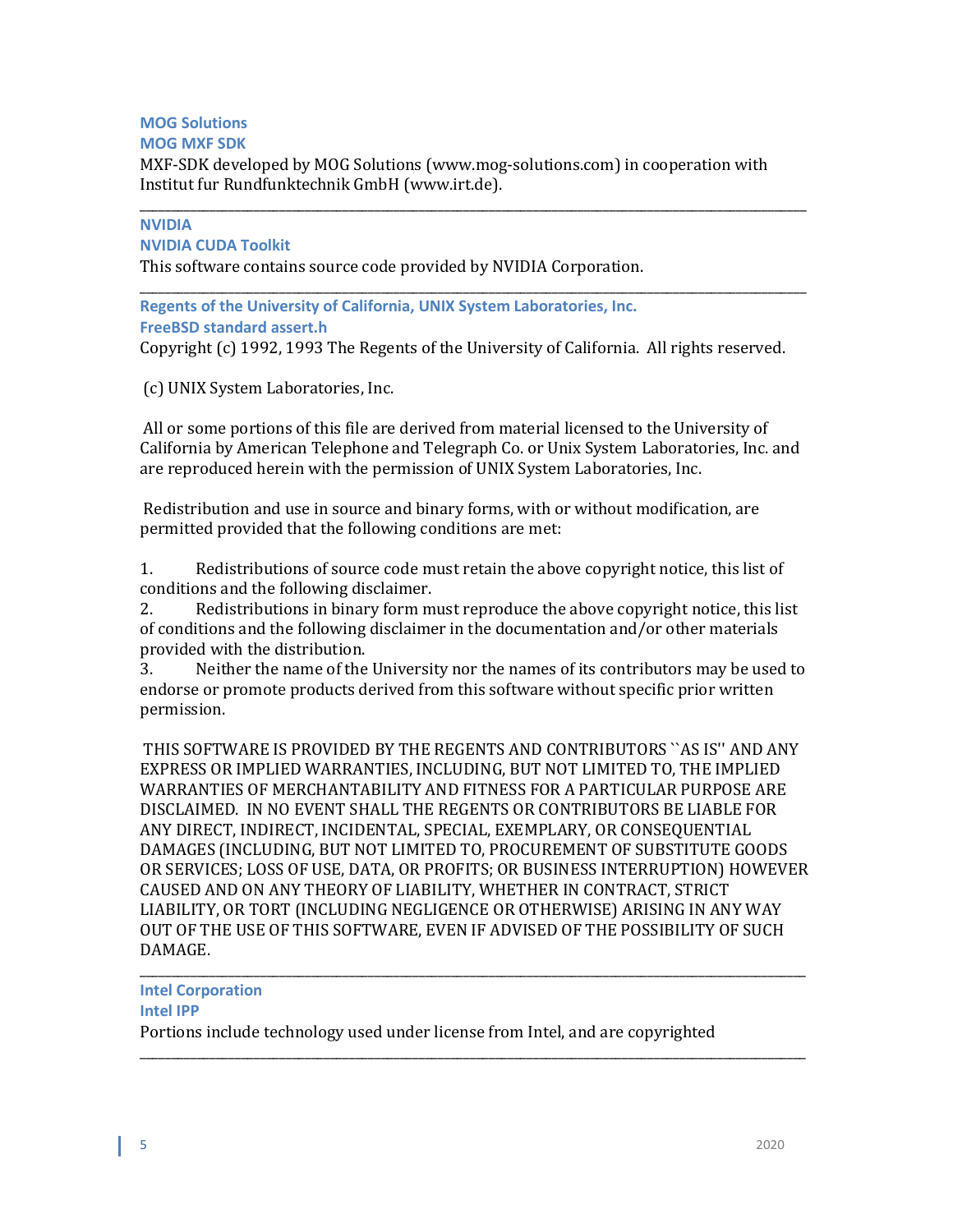# **Salvatore Sanfilippo Redis**

Copyright (c) 2006-2009, Salvatore SanfilippoAll rights reserved.

Redistribution and use in source and binary forms, with or without modification, are permitted provided that the following conditions are met:

\* Redistributions of source code must retain the above copyright notice, this list of conditions and the following disclaimer.

\* Redistributions in binary form must reproduce the above copyright notice, this list of conditions and the following disclaimer in the documentation and/or other materials provided with the distribution.

\* Neither the name of Redis nor the names of its contributors may be used to endorse or promote products derived from this software without specific prior written permission.

THIS SOFTWARE IS PROVIDED BY THE COPYRIGHT HOLDERS AND CONTRIBUTORS "AS IS" AND ANY EXPRESS OR IMPLIED WARRANTIES, INCLUDING, BUT NOT LIMITED TO, THE IMPLIED WARRANTIES OF MERCHANTABILITY AND FITNESS FOR A PARTICULAR PURPOSE ARE DISCLAIMED. IN NO EVENT SHALL THE COPYRIGHT OWNER OR CONTRIBUTORS BE LIABLE FOR ANY DIRECT, INDIRECT, INCIDENTAL, SPECIAL, EXEMPLARY, OR CONSEQUENTIAL DAMAGES (INCLUDING, BUT NOT LIMITED TO, PROCUREMENT OF SUBSTITUTE GOODS OR SERVICES; LOSS OF USE, DATA, OR PROFITS; OR BUSINESS INTERRUPTION) HOWEVER CAUSED AND ON ANY THEORY OF LIABILITY, WHETHER IN CONTRACT, STRICT LIABILITY, OR TORT (INCLUDING NEGLIGENCE OR OTHERWISE) ARISING IN ANY WAY OUT OF THE USE OF THIS SOFTWARE, EVEN IF ADVISED OF THE POSSIBILITY OF SUCH DAMAGE.

#### \_\_\_\_\_\_\_\_\_\_\_\_\_\_\_\_\_\_\_\_\_\_\_\_\_\_\_\_\_\_\_\_\_\_\_\_\_\_\_\_\_\_\_\_\_\_\_\_\_\_\_\_\_\_\_\_\_\_\_\_\_\_\_\_\_\_\_\_\_\_\_\_\_\_\_\_\_\_\_\_\_\_\_\_\_\_\_\_\_\_\_\_\_\_\_\_\_\_\_\_\_\_\_\_\_ **Sam Leffler, Silicon Graphics Inc. LibTIFF**

Copyright (c) 1988-1997 Sam Leffler Copyright (c) 1991-1997 Silicon Graphics, Inc. Copyright (c) 1992-1997 Sam Leffler Copyright (c) 1992-1997 Silicon Graphics, Inc. Copyright (c) 1990-1997 Sam Leffler Copyright (c) 1991-1997 Silicon Graphics, Inc. Copyright (c) 1995-1997 Sam Leffler Copyright (c) 1995-1997 Silicon Graphics, Inc. Copyright (c) 1994-1997 Sam Leffler Copyright (c) 1994-1997 Silicon Graphics, Inc.

Permission to use, copy, modify, distribute, and sell this software and its documentation for any purpose is hereby granted without fee, provided that (i) the above copyright notices and this permission notice appear in all copies of the software and related documentation, and (ii) the names of Sam Leffler and Silicon Graphics may not be used in any advertising or publicity relating to the software without the specific, prior written permission of Sam Leffler and Silicon Graphics.

THE SOFTWARE IS PROVIDED "AS-IS" AND WITHOUT WARRANTY OF ANY KIND, EXPRESS, IMPLIED OR OTHERWISE, INCLUDING WITHOUT LIMITATION, ANY WARRANTY OF MERCHANTABILITY OR FITNESS FOR A PARTICULAR PURPOSE.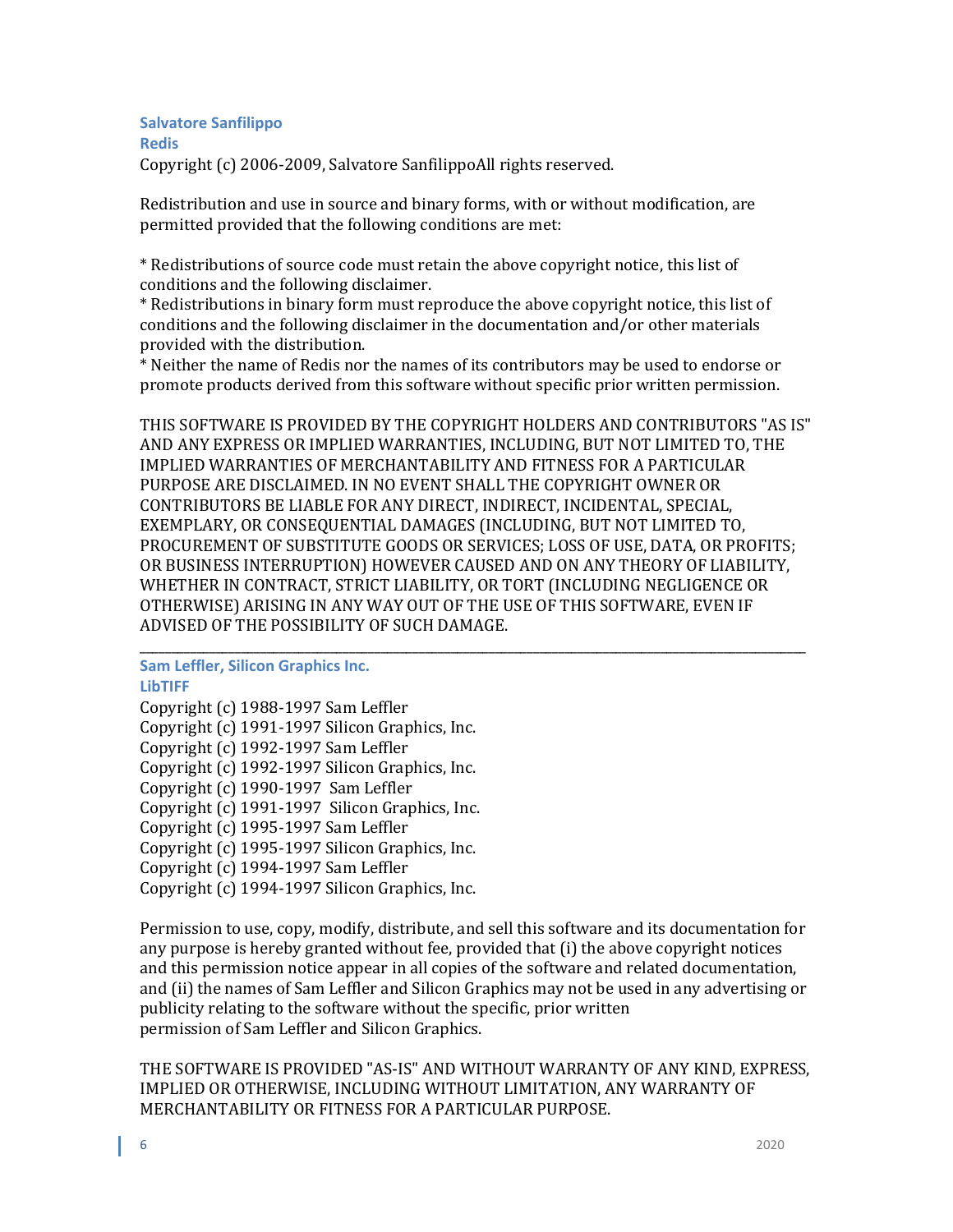IN NO EVENT SHALL SAM LEFFLER OR SILICON GRAPHICS BE LIABLE FOR ANY SPECIAL, INCIDENTAL, INDIRECT OR CONSEQUENTIAL DAMAGES OF ANY KIND, OR ANY DAMAGES WHATSOEVER RESULTING FROM LOSS OF USE, DATA OR PROFITS, WHETHER OR NOT ADVISED OF THE POSSIBILITY OF DAMAGE, AND ON ANY THEORY OF LIABILITY, ARISING OUT OF OR IN CONNECTION WITH THE USE OR PERFORMANCE OF THIS SOFTWARE.

\_\_\_\_\_\_\_\_\_\_\_\_\_\_\_\_\_\_\_\_\_\_\_\_\_\_\_\_\_\_\_\_\_\_\_\_\_\_\_\_\_\_\_\_\_\_\_\_\_\_\_\_\_\_\_\_\_\_\_\_\_\_\_\_\_\_\_\_\_\_\_\_\_\_\_\_\_\_\_\_\_\_\_\_\_\_\_\_\_\_\_\_\_\_\_\_\_\_\_\_\_\_\_\_\_ **MainConcept LLC MainConcept Codec SDKs** Portions copyright 2003 MainConcept AG.

## \_\_\_\_\_\_\_\_\_\_\_\_\_\_\_\_\_\_\_\_\_\_\_\_\_\_\_\_\_\_\_\_\_\_\_\_\_\_\_\_\_\_\_\_\_\_\_\_\_\_\_\_\_\_\_\_\_\_\_\_\_\_\_\_\_\_\_\_\_\_\_\_\_\_\_\_\_\_\_\_\_\_\_\_\_\_\_\_\_\_\_\_\_\_\_\_\_\_\_\_\_\_\_\_\_ **Sam Leffler, Silicon Graphics, Inc. LibTIFF** Copyright (c) 1988-1997 Sam Leffler Copyright (c) 1991-1997 Silicon Graphics, Inc. Copyright (c) 1992-1997 Sam Leffler

Copyright (c) 1992-1997 Silicon Graphics, Inc.

Copyright (c) 1990-1997 Sam Leffler

Copyright (c) 1991-1997 Silicon Graphics, Inc.

Copyright (c) 1995-1997 Sam Leffler

Copyright (c) 1995-1997 Silicon Graphics, Inc.

Copyright (c) 1994-1997 Sam Leffler

Copyright (c) 1994-1997 Silicon Graphics, Inc.

Permission to use, copy, modify, distribute, and sell this software and its documentation for any purpose is hereby granted without fee, provided that (i) the above copyright notices and this permission notice appear in all copies of the software and related documentation, and (ii) the names of Sam Leffler and Silicon Graphics may not be used in any advertising or publicity relating to the software without the specific, prior written permission of Sam Leffler and Silicon Graphics.

THE SOFTWARE IS PROVIDED "AS-IS" AND WITHOUT WARRANTY OF ANY KIND, EXPRESS, IMPLIED OR OTHERWISE, INCLUDING WITHOUT LIMITATION, ANY WARRANTY OF MERCHANTABILITY OR FITNESS FOR A PARTICULAR PURPOSE.

IN NO EVENT SHALL SAM LEFFLER OR SILICON GRAPHICS BE LIABLE FOR ANY SPECIAL, INCIDENTAL, INDIRECT OR CONSEQUENTIAL DAMAGES OF ANY KIND, OR ANY DAMAGES WHATSOEVER RESULTING FROM LOSS OF USE, DATA OR PROFITS, WHETHER OR NOT ADVISED OF THE POSSIBILITY OF DAMAGE, AND ON ANY THEORY OF LIABILITY, ARISING OUT OF OR IN CONNECTION WITH THE USE OR PERFORMANCE OF THIS SOFTWARE.

\_\_\_\_\_\_\_\_\_\_\_\_\_\_\_\_\_\_\_\_\_\_\_\_\_\_\_\_\_\_\_\_\_\_\_\_\_\_\_\_\_\_\_\_\_\_\_\_\_\_\_\_\_\_\_\_\_\_\_\_\_\_\_\_\_\_\_\_\_\_\_\_\_\_\_\_\_\_\_\_\_\_\_\_\_\_\_\_\_\_\_\_\_\_\_\_\_\_\_\_\_\_\_\_\_ **Thomas G. Lane libjpeg** This software is based in part on the work of the Independent JPEG Group.

#### \_\_\_\_\_\_\_\_\_\_\_\_\_\_\_\_\_\_\_\_\_\_\_\_\_\_\_\_\_\_\_\_\_\_\_\_\_\_\_\_\_\_\_\_\_\_\_\_\_\_\_\_\_\_\_\_\_\_\_\_\_\_\_\_\_\_\_\_\_\_\_\_\_\_\_\_\_\_\_\_\_\_\_\_\_\_\_\_\_\_\_\_\_\_\_\_\_\_\_\_\_\_\_\_\_ **Microsoft Corporation**

## **Windows SDK**

Portions utilize Microsoft Windows Media Technologies. Copyright (c) 2006 Microsoft Corporation. All Rights Reserved.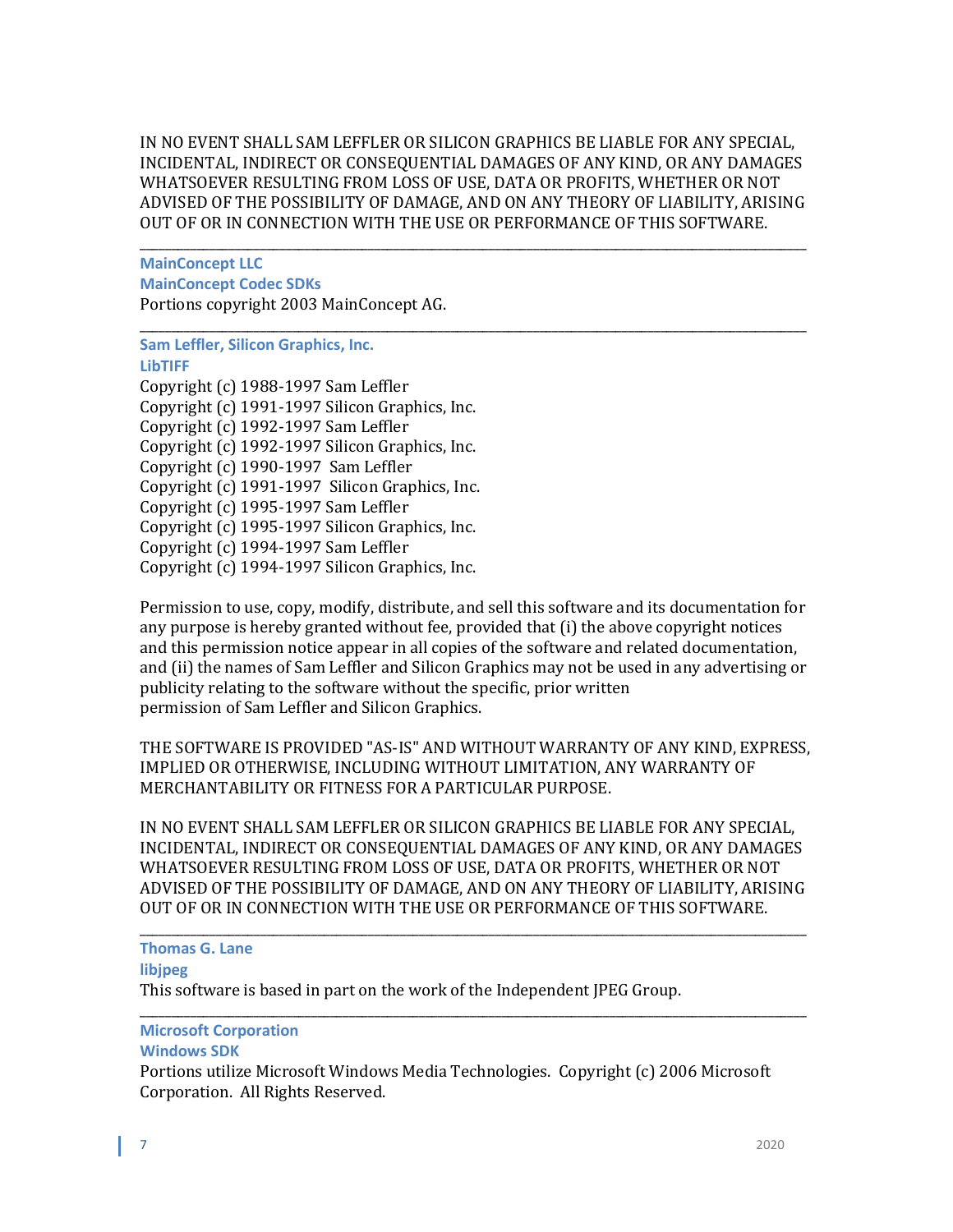#### \_\_\_\_\_\_\_\_\_\_\_\_\_\_\_\_\_\_\_\_\_\_\_\_\_\_\_\_\_\_\_\_\_\_\_\_\_\_\_\_\_\_\_\_\_\_\_\_\_\_\_\_\_\_\_\_\_\_\_\_\_\_\_\_\_\_\_\_\_\_\_\_\_\_\_\_\_\_\_\_\_\_\_\_\_\_\_\_\_\_\_\_\_\_\_\_\_\_\_\_\_\_\_\_\_ **Free Software Foundation, Inc. libde265**

This software is licensed under the GNU Lesser General Public License [\(https://www.gnu.org/licenses/lgpl-3.0.en.html\)](https://www.gnu.org/licenses/lgpl-3.0.en.html). You may obtain a copy of the materials described in section 4(d) of the license by sending a request to Adobe in writing. Adobe software contains valuable trade secrets and employs methods protected by patents of Adobe, and except as expressly permitted under the LGPL 3.0, any reverse engineering, decompiling or use of utilities or tools to trace, probe, or reveal Adobe software and trade secrets embodied therein is expressly prohibited.

#### \_\_\_\_\_\_\_\_\_\_\_\_\_\_\_\_\_\_\_\_\_\_\_\_\_\_\_\_\_\_\_\_\_\_\_\_\_\_\_\_\_\_\_\_\_\_\_\_\_\_\_\_\_\_\_\_\_\_\_\_\_\_\_\_\_\_\_\_\_\_\_\_\_\_\_\_\_\_\_\_\_\_\_\_\_\_\_\_\_\_\_\_\_\_\_\_\_\_\_\_\_\_\_\_\_ **Jean Loup Gailly and Mark Adler**

#### **zlib**

Portions include technology used under license from Jean-loup Gailly and Mark Adler, and are copyrighted.

\_\_\_\_\_\_\_\_\_\_\_\_\_\_\_\_\_\_\_\_\_\_\_\_\_\_\_\_\_\_\_\_\_\_\_\_\_\_\_\_\_\_\_\_\_\_\_\_\_\_\_\_\_\_\_\_\_\_\_\_\_\_\_\_\_\_\_\_\_\_\_\_\_\_\_\_\_\_\_\_\_\_\_\_\_\_\_\_\_\_\_\_\_\_\_\_\_\_\_\_\_\_\_\_\_ **Benoît Jacob, Gaël Guennebaud**

#### **Eigen**

Eigen is licensed under the Mozilla Public License (MPL) Version 2.0, available at https://mozilla.org/MPL/2.0/. The source is available at http://eigen.tuxfamily.org/index.php?title=Main\_Page.

#### \_\_\_\_\_\_\_\_\_\_\_\_\_\_\_\_\_\_\_\_\_\_\_\_\_\_\_\_\_\_\_\_\_\_\_\_\_\_\_\_\_\_\_\_\_\_\_\_\_\_\_\_\_\_\_\_\_\_\_\_\_\_\_\_\_\_\_\_\_\_\_\_\_\_\_\_\_\_\_\_\_\_\_\_\_\_\_\_\_\_\_\_\_\_\_\_\_\_\_\_\_\_\_\_\_ **Thomson Licensing (Fraunhofer)**

**Fraunhofer IIS**

MPEG Layer-3 audio coding technology licensed from Fraunhofer IIS and Thomson.

mp3 Surround audio coding technology licensed from Fraunhofer IIS, Agere Systems and Thomson.

mp3PRO audio coding technologies licensed from Coding Technologies, Fraunhofer IIS and Thomson Multimedia.

#### \_\_\_\_\_\_\_\_\_\_\_\_\_\_\_\_\_\_\_\_\_\_\_\_\_\_\_\_\_\_\_\_\_\_\_\_\_\_\_\_\_\_\_\_\_\_\_\_\_\_\_\_\_\_\_\_\_\_\_\_\_\_\_\_\_\_\_\_\_\_\_\_\_\_\_\_\_\_\_\_\_\_\_\_\_\_\_\_\_\_\_\_\_\_\_\_\_\_\_\_\_\_\_\_\_ **MPEG LA LLC**

## **MainConcept Codec SDKs**

THIS PRODUCT IS LICENSED UNDER THE AVC PATENT PORTFOLIO LICENSE FOR THE PERSONAL AND NON-COMMERCIAL USE OF A CONSUMER TO (I) ENCODE VIDEO IN COMPLIANCE WITH THE AVC STANDARD ("AVC VIDEO") AND/OR (II) DECODE AVC VIDEO THAT WAS ENCODED BY A CONSUMER ENGAGED IN A PERSONAL AND NON-COMMERCIAL ACTIVITY AND/OR WAS OBTAINED FROM A VIDEO PROVIDER LICENSED TO PROVIDE AVC VIDEO. NO LICENSE IS GRANTED OR SHALL BE IMPLIED FOR ANY OTHER USE. ADDITIONAL INFORMATION MAY BE OBTAINED FROM MPEG LA, L.L.C. SEE HTTP://WWW.MPEGLA.COM.

#### \_\_\_\_\_\_\_\_\_\_\_\_\_\_\_\_\_\_\_\_\_\_\_\_\_\_\_\_\_\_\_\_\_\_\_\_\_\_\_\_\_\_\_\_\_\_\_\_\_\_\_\_\_\_\_\_\_\_\_\_\_\_\_\_\_\_\_\_\_\_\_\_\_\_\_\_\_\_\_\_\_\_\_\_\_\_\_\_\_\_\_\_\_\_\_\_\_\_\_\_\_\_\_\_\_ **Unicode, Inc.**

## **Apple Unicode mapping tables**

Copyright © 1991-2005, 2006 Unicode, Inc. All rights reserved. Distributed under the Terms of Use in http://www.unicode.org/copyright.html.

Permission is hereby granted, free of charge, to any person obtaining a copy of the Unicode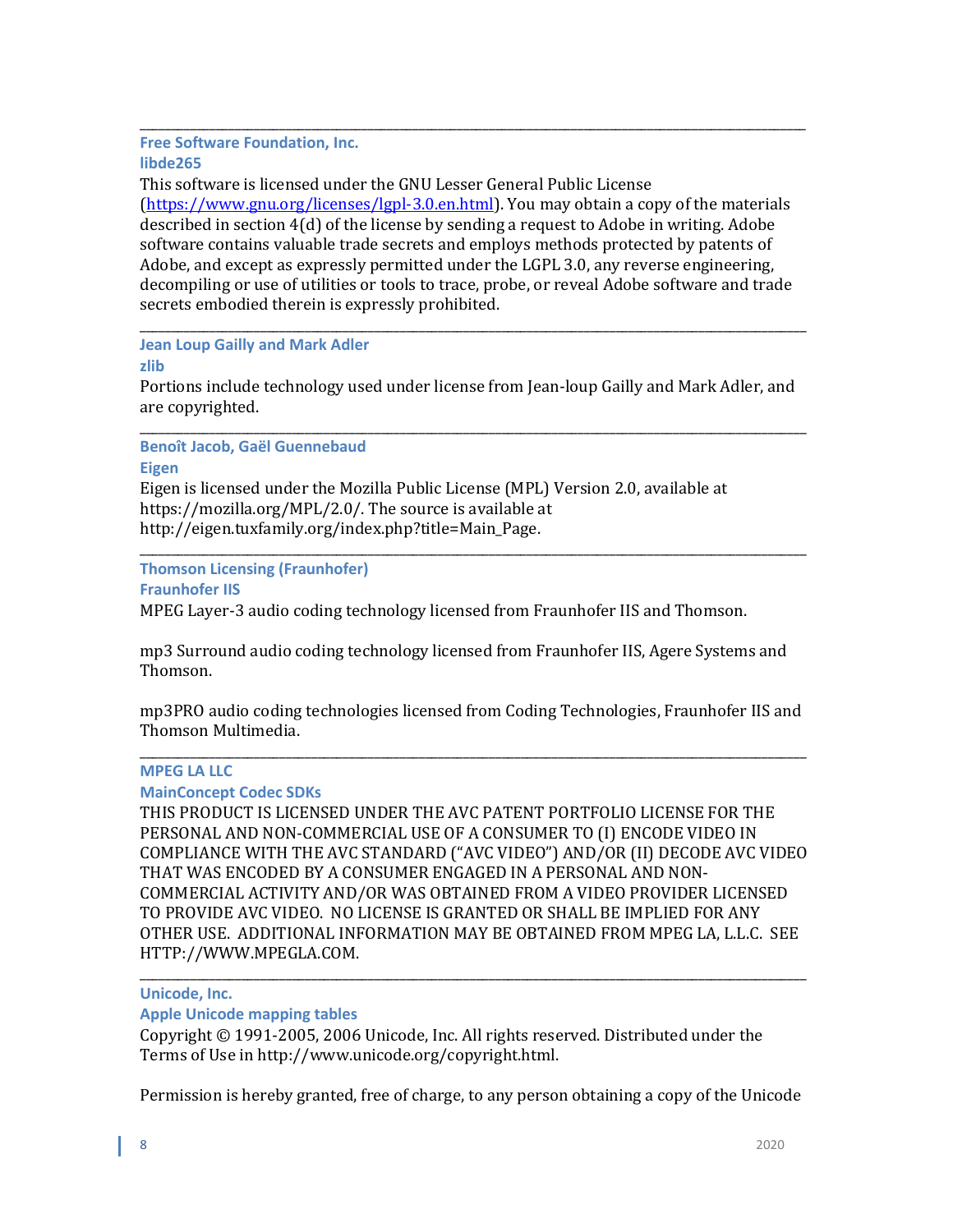data files and associated documentation (the "Data Files") or Unicode software and associated documentation (the "Software") to deal in the Data Files or Software without restriction, including without limitation the rights to use, copy, modify, merge, publish, distribute, and/or sell copies of the Data Files or Software, and to permit persons to whom the Data Files or Software are furnished to do so, provided that (a) the above copyright notice(s) and this permission notice appear in all copies of the Data Files or Software, (b) both the above copyright notice(s) and this permission notice appear in associated documentation, and (c) there is clear notice in each modified Data File or in the Software as well as in the documentation associated with the Data File(s) or Software that the data or software has been modified.

THE DATA FILES AND SOFTWARE ARE PROVIDED "AS IS", WITHOUT WARRANTY OF ANY KIND, EXPRESS OR IMPLIED, INCLUDING BUT NOT LIMITED TO THE WARRANTIES OF MERCHANTABILITY, FITNESS FOR A PARTICULAR PURPOSE AND NONINFRINGEMENT OF THIRD PARTY RIGHTS. IN NO EVENT SHALL THE COPYRIGHT HOLDER OR HOLDERS INCLUDED IN THIS NOTICE BE LIABLE FOR ANY CLAIM, OR ANY SPECIAL INDIRECT OR CONSEQUENTIAL DAMAGES, OR ANY DAMAGES WHATSOEVER RESULTING FROM LOSS OF USE, DATA OR PROFITS, WHETHER IN AN ACTION OF CONTRACT, NEGLIGENCE OR OTHER TORTIOUS ACTION, ARISING OUT OF OR IN CONNECTION WITH THE USE OR PERFORMANCE OF THE DATA FILES OR SOFTWARE.

Except as contained in this notice, the name of a copyright holder shall not be used in advertising or otherwise to promote the sale, use or other dealings in these Data Files or Software without prior written authorization of the copyright holder.

--------------------------------------------------------------------------------

Unicode and the Unicode logo are trademarks of Unicode, Inc., and may be registered in some jurisdictions. All other trademarks and registered trademarks mentioned herein are the property of their respective owners.

\_\_\_\_\_\_\_\_\_\_\_\_\_\_\_\_\_\_\_\_\_\_\_\_\_\_\_\_\_\_\_\_\_\_\_\_\_\_\_\_\_\_\_\_\_\_\_\_\_\_\_\_\_\_\_\_\_\_\_\_\_\_\_\_\_\_\_\_\_\_\_\_\_\_\_\_\_\_\_\_\_\_\_\_\_\_\_\_\_\_\_\_\_\_\_\_\_\_\_\_\_\_\_\_\_ **Intel Corporation Intel Thread Building Blocks** Intel Simplified Software License

Intel Simplified Software License for Intel® Math Kernel Library (Intel® MKL), Intel® Integrated Performance Primitives (Intel® IPP) Library, Intel® Machine Learning Scaling Library (Intel® MLSL), Intel® Data Analytics Acceleration Library (Intel® DAAL), Intel® Threading Building Blocks (Intel® TBB), Intel® Distribution for Python\* (version June 2017)

Copyright © 2017 Intel Corporation.

Use and Redistribution. You may use and redistribute the software (the "Software"), without modification, provided the following conditions are met:

 Redistributions must reproduce the above copyright notice and the following terms of use in the Software and in the documentation and/or other materials provided with the distribution.

 Neither the name of Intel nor the names of its suppliers may be used to endorse or promote products derived from this Software without specific prior written permission.

No reverse engineering, decompilation, or disassembly of this Software is permitted.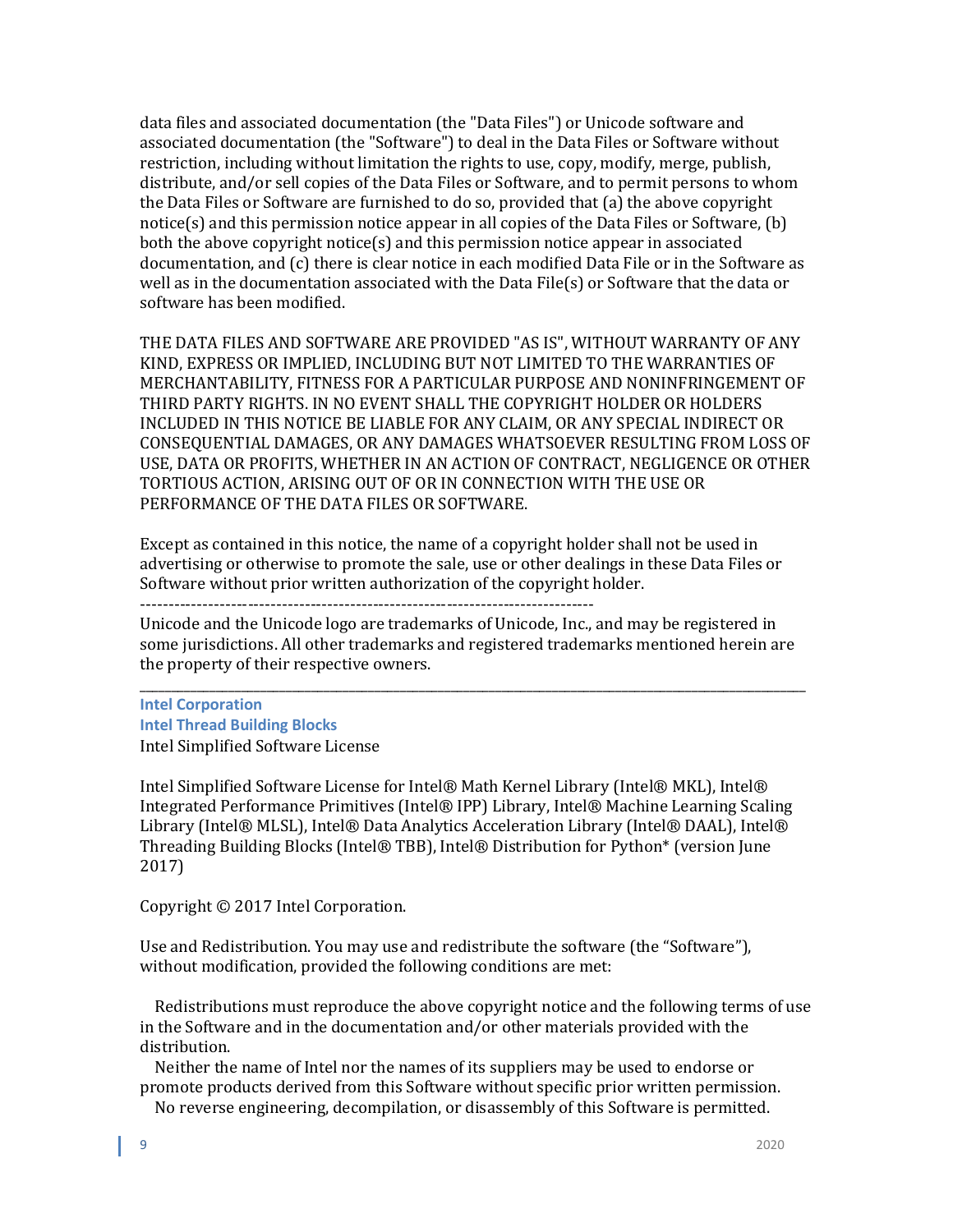Limited patent license. Intel grants you a world-wide, royalty-free, non-exclusive license under patents it now or hereafter owns or controls to make, have made, use, import, offer to sell and sell ("Utilize") this Software, but solely to the extent that any such patent is necessary to Utilize the Software alone. The patent license shall not apply to any combinations which include this software. No hardware per se is licensed hereunder.

Third party and other Intel programs. "Third Party Programs" are the files listed in the "third-party-programs.txt" text file that is included with the Software and may include Intel programs under separate license terms. Third Party Programs, even if included with the distribution of the Materials, are governed by separate license terms and those license terms solely govern your use of those programs.

DISCLAIMER. THIS SOFTWARE IS PROVIDED "AS IS" AND ANY EXPRESS OR IMPLIED WARRANTIES, INCLUDING, BUT NOT LIMITED TO, THE IMPLIED WARRANTIES OF MERCHANTABILITY, FITNESS FOR A PARTICULAR PURPOSE, AND NON-INFRINGEMENT ARE DISCLAIMED. THIS SOFTWARE IS NOT INTENDED NOR AUTHORIZED FOR USE IN SYSTEMS OR APPLICATIONS WHERE FAILURE OF THE SOFTWARE MAY CAUSE PERSONAL INJURY OR DEATH.

LIMITATION OF LIABILITY. IN NO EVENT WILL INTEL BE LIABLE FOR ANY DIRECT, INDIRECT, INCIDENTAL, SPECIAL, EXEMPLARY, OR CONSEQUENTIAL DAMAGES (INCLUDING, BUT NOT LIMITED TO, PROCUREMENT OF SUBSTITUTE GOODS OR SERVICES; LOSS OF USE, DATA, OR PROFITS; OR BUSINESS INTERRUPTION) HOWEVER CAUSED AND ON ANY THEORY OF LIABILITY, WHETHER IN CONTRACT, STRICT LIABILITY, OR TORT (INCLUDING NEGLIGENCE OR OTHERWISE) ARISING IN ANY WAY OUT OF THE USE OF THIS SOFTWARE, EVEN IF ADVISED OF THE POSSIBILITY OF SUCH DAMAGE. YOU AGREE TO INDEMNIFY AND HOLD INTEL HARMLESS AGAINST ANY CLAIMS AND EXPENSES RESULTING FROM YOUR USE OR UNAUTHORIZED USE OF THE SOFTWARE.

No support. Intel may make changes to the Software, at any time without notice, and is not obligated to support, update or provide training for the Software.

Termination. Intel may terminate your right to use the Software in the event of your breach of this Agreement and you fail to cure the breach within a reasonable period of time.

Feedback. Should you provide Intel with comments, modifications, corrections, enhancements or other input ("Feedback") related to the Software Intel will be free to use, disclose, reproduce, license or otherwise distribute or exploit the Feedback in its sole discretion without any obligations or restrictions of any kind, including without limitation, intellectual property rights or licensing obligations.

Compliance with laws. You agree to comply with all relevant laws and regulations governing your use, transfer, import or export (or prohibition thereof) of the Software.

Governing law. All disputes will be governed by the laws of the United States of America and the State of Delaware without reference to conflict of law principles and subject to the exclusive jurisdiction of the state or federal courts sitting in the State of Delaware, and each party agrees that it submits to the personal jurisdiction and venue of those courts and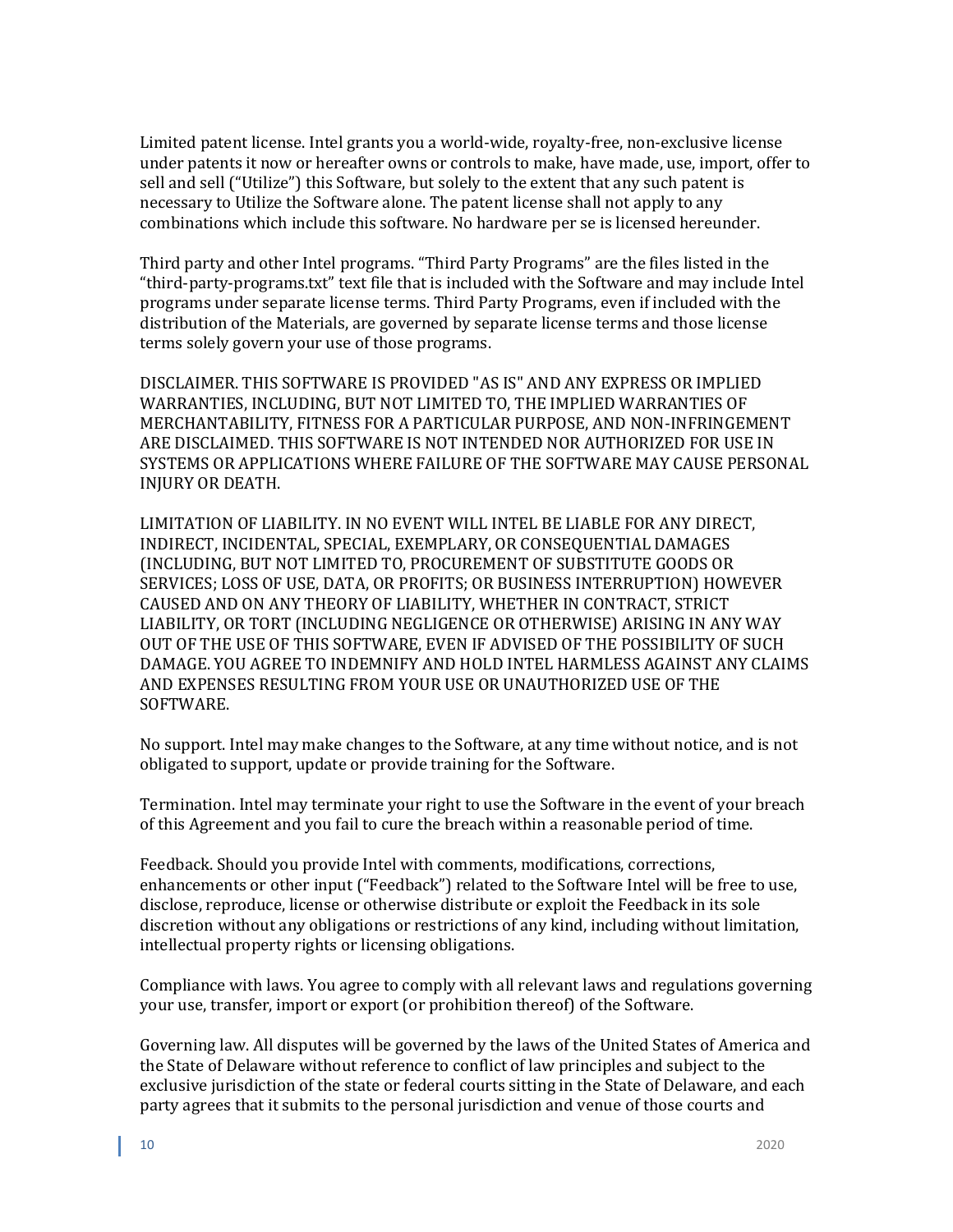waives any objections. The United Nations Convention on Contracts for the International Sale of Goods (1980) is specifically excluded and will not apply to the Software.

\*Other names and brands may be claimed as the property of others.

\_\_\_\_\_\_\_\_\_\_\_\_\_\_\_\_\_\_\_\_\_\_\_\_\_\_\_\_\_\_\_\_\_\_\_\_\_\_\_\_\_\_\_\_\_\_\_\_\_\_\_\_\_\_\_\_\_\_\_\_\_\_\_\_\_\_\_\_\_\_\_\_\_\_\_\_\_\_\_\_\_\_\_\_\_\_\_\_\_\_\_\_\_\_\_\_\_\_\_\_\_\_\_\_\_ **Jean-loup Gailly, Mark Adler Zlib**

Portions include technology used under license from Jean-loup Gailly and Mark Adler, and are copyrighted.

\_\_\_\_\_\_\_\_\_\_\_\_\_\_\_\_\_\_\_\_\_\_\_\_\_\_\_\_\_\_\_\_\_\_\_\_\_\_\_\_\_\_\_\_\_\_\_\_\_\_\_\_\_\_\_\_\_\_\_\_\_\_\_\_\_\_\_\_\_\_\_\_\_\_\_\_\_\_\_\_\_\_\_\_\_\_\_\_\_\_\_\_\_\_\_\_\_\_\_\_\_\_\_\_\_ **University of Illinois, NCSA Code from Clang documentation** 

Copyright (c) 2003-2008, 2014 University of Illinois at Urbana-Champaign. All rights reserved.

Developed by:

 LLVM Team University of Illinois at Urbana-Champaign http://llvm.org

Permission is hereby granted, free of charge, to any person obtaining a copy of this software and associated documentation files (the "Software"), to deal with the Software without restriction, including without limitation the rights to use, copy, modify, merge, publish, distribute, sublicense, and/or sell copies of the Software, and to permit persons to whom the Software is furnished to do so, subject to the following conditions:

\* Redistributions of source code must retain the above copyright notice, this list of conditions and the following disclaimers.

\* Redistributions in binary form must reproduce the above copyright notice, this list of conditions and the following disclaimers in the documentation and/or other materials provided with the distribution.

\* Neither the names of the LLVM Team, University of Illinois at Urbana-Champaign, nor the names of its contributors may be used to endorse or promote products derived from this Software without specific prior written permission.

THE SOFTWARE IS PROVIDED "AS IS", WITHOUT WARRANTY OF ANY KIND, EXPRESS OR IMPLIED, INCLUDING BUT NOT LIMITED TO THE WARRANTIES OF MERCHANTABILITY, FITNESS FOR A PARTICULAR PURPOSE AND NONINFRINGEMENT. IN NO EVENT SHALL THE CONTRIBUTORS OR COPYRIGHT HOLDERS BE LIABLE FOR ANY CLAIM, DAMAGES OR OTHER LIABILITY, WHETHER IN AN ACTION OF CONTRACT, TORT OR OTHERWISE, ARISING FROM, OUT OF OR IN CONNECTION WITH THE SOFTWARE OR THE USE OR OTHER DEALINGS WITH THE SOFTWARE.

\_\_\_\_\_\_\_\_\_\_\_\_\_\_\_\_\_\_\_\_\_\_\_\_\_\_\_\_\_\_\_\_\_\_\_\_\_\_\_\_\_\_\_\_\_\_\_\_\_\_\_\_\_\_\_\_\_\_\_\_\_\_\_\_\_\_\_\_\_\_\_\_\_\_\_\_\_\_\_\_\_\_\_\_\_\_\_\_\_\_\_\_\_\_\_\_\_\_\_\_\_\_\_\_\_

\_\_\_\_\_\_\_\_\_\_\_\_\_\_\_\_\_\_\_\_\_\_\_\_\_\_\_\_\_\_\_\_\_\_\_\_\_\_\_\_\_\_\_\_\_\_\_\_\_\_\_\_\_\_\_\_\_\_\_\_\_\_\_\_\_\_\_\_\_\_\_\_\_\_\_\_\_\_\_\_\_\_\_\_\_\_\_\_\_\_\_\_\_\_\_\_\_\_\_\_\_\_\_\_\_ **RSA Data Security, Inc. RSA BSAFE Crypto-C RSA BSAFE Crypto-C Micro Edition**

This product contains either BSAFE and/or TIPEM software by RSA Security Inc.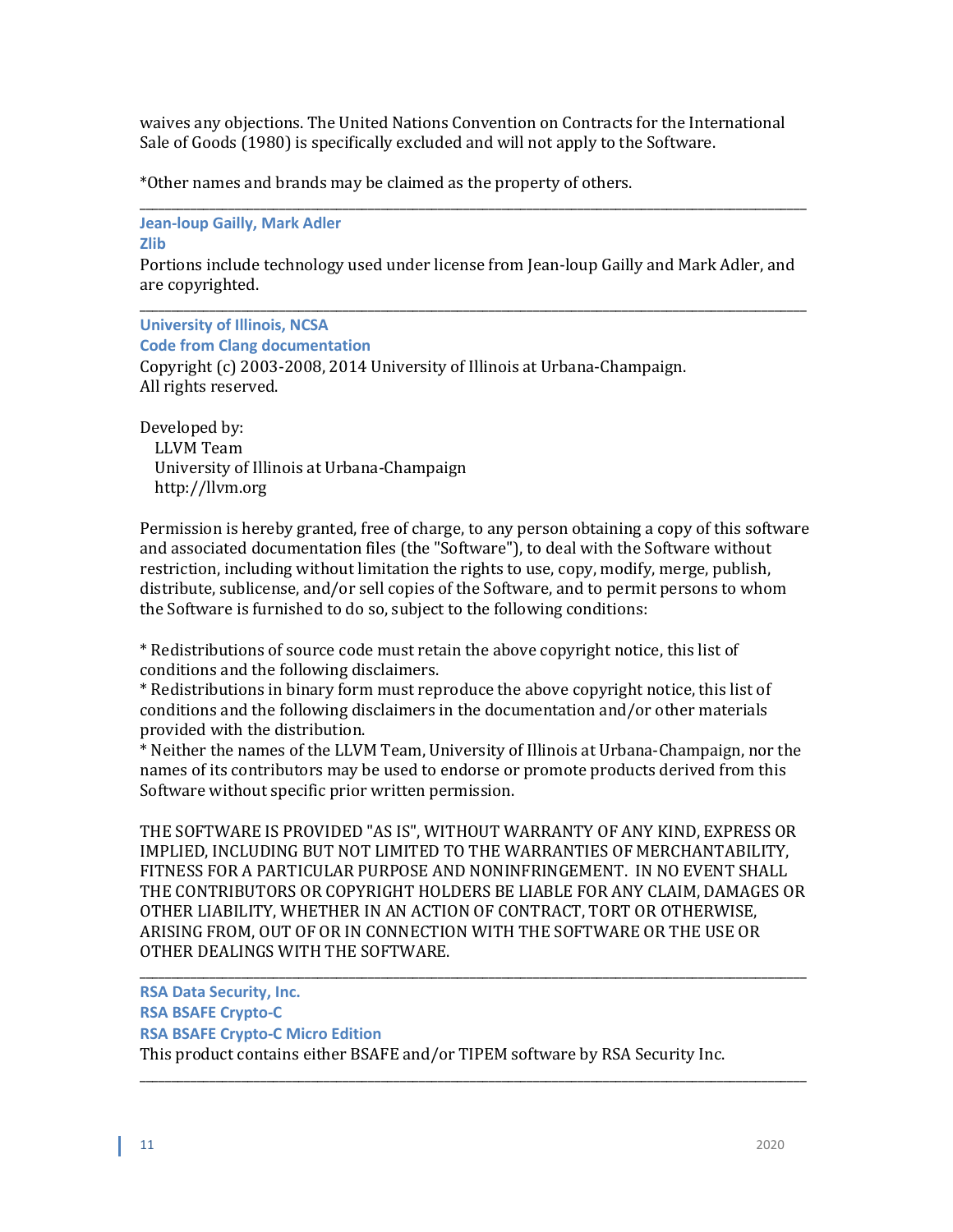## **Proximity Technology, Inc., FRANKLIN ELECTRONIC PUBLISHERS, INC. Proximity Linguistic Technology**

Certain trademarks are owned by The Proximity Division of Franklin Electronic Publishers, Inc., and are used by permission. Merriam-Webster is a trademark of Merriam-Webster, Inc.

# \_\_\_\_\_\_\_\_\_\_\_\_\_\_\_\_\_\_\_\_\_\_\_\_\_\_\_\_\_\_\_\_\_\_\_\_\_\_\_\_\_\_\_\_\_\_\_\_\_\_\_\_\_\_\_\_\_\_\_\_\_\_\_\_\_\_\_\_\_\_\_\_\_\_\_\_\_\_\_\_\_\_\_\_\_\_\_\_\_\_\_\_\_\_\_\_\_\_\_\_\_\_\_\_\_ **NVIDIA Corporation NVIDIA NSight Tools Extension Library**

Copyright 1993-2010 NVIDIA Corporation. All rights reserved.

## NOTICE TO USER:

This source code is subject to NVIDIA ownership rights under U.S. and international Copyright laws. Users and possessors of this source code are hereby granted a nonexclusive, royalty-free license to use this code in individual and commercial software.

NVIDIA MAKES NO REPRESENTATION ABOUT THE SUITABILITY OF THIS SOURCE CODE FOR ANY PURPOSE. IT IS PROVIDED "AS IS" WITHOUT EXPRESS OR IMPLIED WARRANTY OF ANY KIND. NVIDIA DISCLAIMS ALL WARRANTIES WITH REGARD TO THIS SOURCE CODE, INCLUDING ALL IMPLIED WARRANTIES OF MERCHANTABILITY, NONINFRINGEMENT, AND FITNESS FOR A PARTICULAR PURPOSE. IN NO EVENT SHALL NVIDIA BE LIABLE FOR ANY SPECIAL, INDIRECT, INCIDENTAL, OR CONSEQUENTIAL DAMAGES, OR ANY DAMAGES WHATSOEVER RESULTING FROM LOSS OF USE, DATA OR PROFITS, WHETHER IN AN ACTION OF CONTRACT, NEGLIGENCE OR OTHER TORTIOUS ACTION, ARISING OUT OF OR IN CONNECTION WITH THE USE OR PERFORMANCE OF THIS SOURCE CODE.

U.S. Government End Users. This source code is a "commercial item" as that term is defined at 48 C.F.R. 2.101 (OCT 1995), consisting of "commercial computer software" and "commercial computer software documentation" as such terms are used in 48 C.F.R. 12.212 (SEPT 1995) and is provided to the U.S. Government only as a commercial end item. Consistent with 48 C.F.R.12.212 and 48 C.F.R. 227.7202-1 through 227.7202-4 (JUNE 1995), all U.S. Government End Users acquire the source code with only those rights set forth herein.

Any use of this source code in individual and commercial software must include, in the user documentation and internal comments to the code, the above Disclaimer and U.S. Government End Users Notice.

\_\_\_\_\_\_\_\_\_\_\_\_\_\_\_\_\_\_\_\_\_\_\_\_\_\_\_\_\_\_\_\_\_\_\_\_\_\_\_\_\_\_\_\_\_\_\_\_\_\_\_\_\_\_\_\_\_\_\_\_\_\_\_\_\_\_\_\_\_\_\_\_\_\_\_\_\_\_\_\_\_\_\_\_\_\_\_\_\_\_\_\_\_\_\_\_\_\_\_\_\_\_\_\_\_ **Jean-loup Gailly, Mark Adler Zlib**

Portions include technology used under license from Jean-loup Gailly and Mark Adler, and are copyrighted.

\_\_\_\_\_\_\_\_\_\_\_\_\_\_\_\_\_\_\_\_\_\_\_\_\_\_\_\_\_\_\_\_\_\_\_\_\_\_\_\_\_\_\_\_\_\_\_\_\_\_\_\_\_\_\_\_\_\_\_\_\_\_\_\_\_\_\_\_\_\_\_\_\_\_\_\_\_\_\_\_\_\_\_\_\_\_\_\_\_\_\_\_\_\_\_\_\_\_\_\_\_\_\_\_\_ **Apache Software Foundation Apache Xerces C++ XML Parser** The Apache Software License, Version 1.1

Copyright (c) 1998-2000, 1999-2000, 1999-2001, 2001, 1999-2004, The Apache Software Foundation. All rights reserved.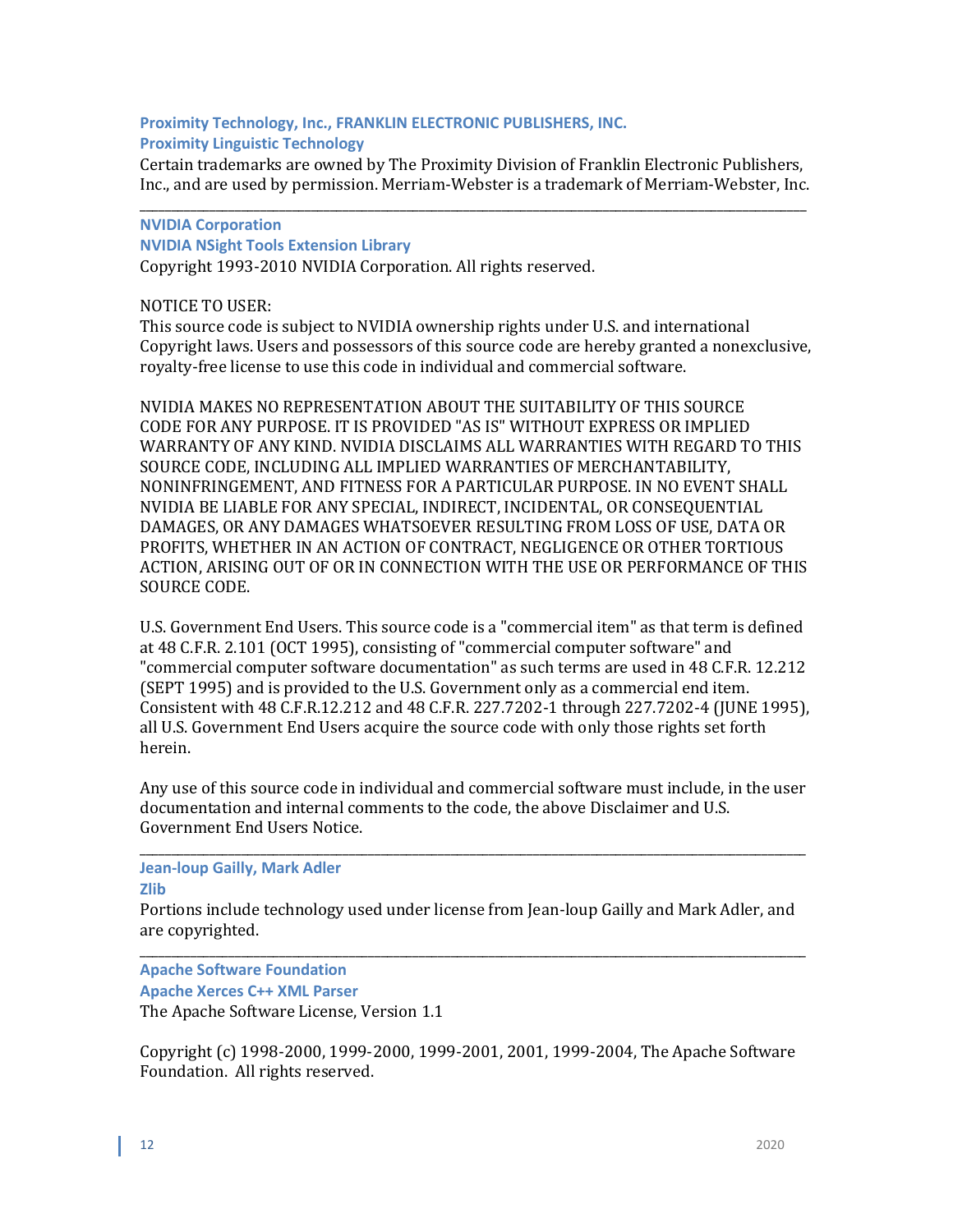Redistribution and use in source and binary forms, with or without modification, are permitted provided that the following conditions are met:

1. Redistributions of source code must retain the above copyright notice, this list of conditions and the following disclaimer.

2. Redistributions in binary form must reproduce the above copyright notice, this list of conditions and the following disclaimer in the documentation and/or other materials provided with the distribution.

3. The end-user documentation included with the redistribution, if any, must include the following acknowledgment: "This product includes software developed by the Apache Software Foundation (http://www.apache.org/)."

Alternately, this acknowledgment may appear in the software itself, if and wherever such third-party acknowledgments normally appear.

4. The names "Xerces" and "Apache Software Foundation" must not be used to endorse or promote products derived from this software without prior written permission. For written permission, please contact apache@apache.org.

5. Products derived from this software may not be called "Apache", nor may "Apache" appear in their name, without prior written permission of the Apache Software Foundation.

THIS SOFTWARE IS PROVIDED ``AS IS'' AND ANY EXPRESSED OR IMPLIED WARRANTIES, INCLUDING, BUT NOT LIMITED TO, THE IMPLIED WARRANTIES OF MERCHANTABILITY AND FITNESS FOR A PARTICULAR PURPOSE ARE DISCLAIMED. IN NO EVENT SHALL THE APACHE SOFTWARE FOUNDATION OR ITS CONTRIBUTORS BE LIABLE FOR ANY DIRECT, INDIRECT, INCIDENTAL, SPECIAL, EXEMPLARY, OR CONSEQUENTIAL DAMAGES (INCLUDING, BUT NOT LIMITED TO, PROCUREMENT OF SUBSTITUTE GOODS OR SERVICES; LOSS OF USE, DATA, OR PROFITS; OR BUSINESS INTERRUPTION) HOWEVER CAUSED AND ON ANY THEORY OF LIABILITY, WHETHER IN CONTRACT, STRICT LIABILITY, OR TORT (INCLUDING NEGLIGENCE OR OTHERWISE) ARISING IN ANY WAY OUT OF THE USE OF THIS SOFTWARE, EVEN IF ADVISED OF THE POSSIBILITY OF SUCH DAMAGE.

This software consists of voluntary contributions made by many individuals on behalf of the Apache Software Foundation and was originally based on software copyright (c) 1999, 2001 International Business Machines, Inc., http://www.ibm.com. For more information on the Apache Software Foundation, please see <http://www.apache.org/>.

# \_\_\_\_\_\_\_\_\_\_\_\_\_\_\_\_\_\_\_\_\_\_\_\_\_\_\_\_\_\_\_\_\_\_\_\_\_\_\_\_\_\_\_\_\_\_\_\_\_\_\_\_\_\_\_\_\_\_\_\_\_\_\_\_\_\_\_\_\_\_\_\_\_\_\_\_\_\_\_\_\_\_\_\_\_\_\_\_\_\_\_\_\_\_\_\_\_\_\_\_\_\_\_\_\_ **NeXT Inc. Next Inc Graphics**

Copyright Symbol ©, Date of first publication, NeXT Computer, Inc., All Rights Reserved.

\_\_\_\_\_\_\_\_\_\_\_\_\_\_\_\_\_\_\_\_\_\_\_\_\_\_\_\_\_\_\_\_\_\_\_\_\_\_\_\_\_\_\_\_\_\_\_\_\_\_\_\_\_\_\_\_\_\_\_\_\_\_\_\_\_\_\_\_\_\_\_\_\_\_\_\_\_\_\_\_\_\_\_\_\_\_\_\_\_\_\_\_\_\_\_\_\_\_\_\_\_\_\_\_\_

**BSD License (Generic license) Libimagequant** Copyright (c) 2017, Kornel Lesiński All rights reserved.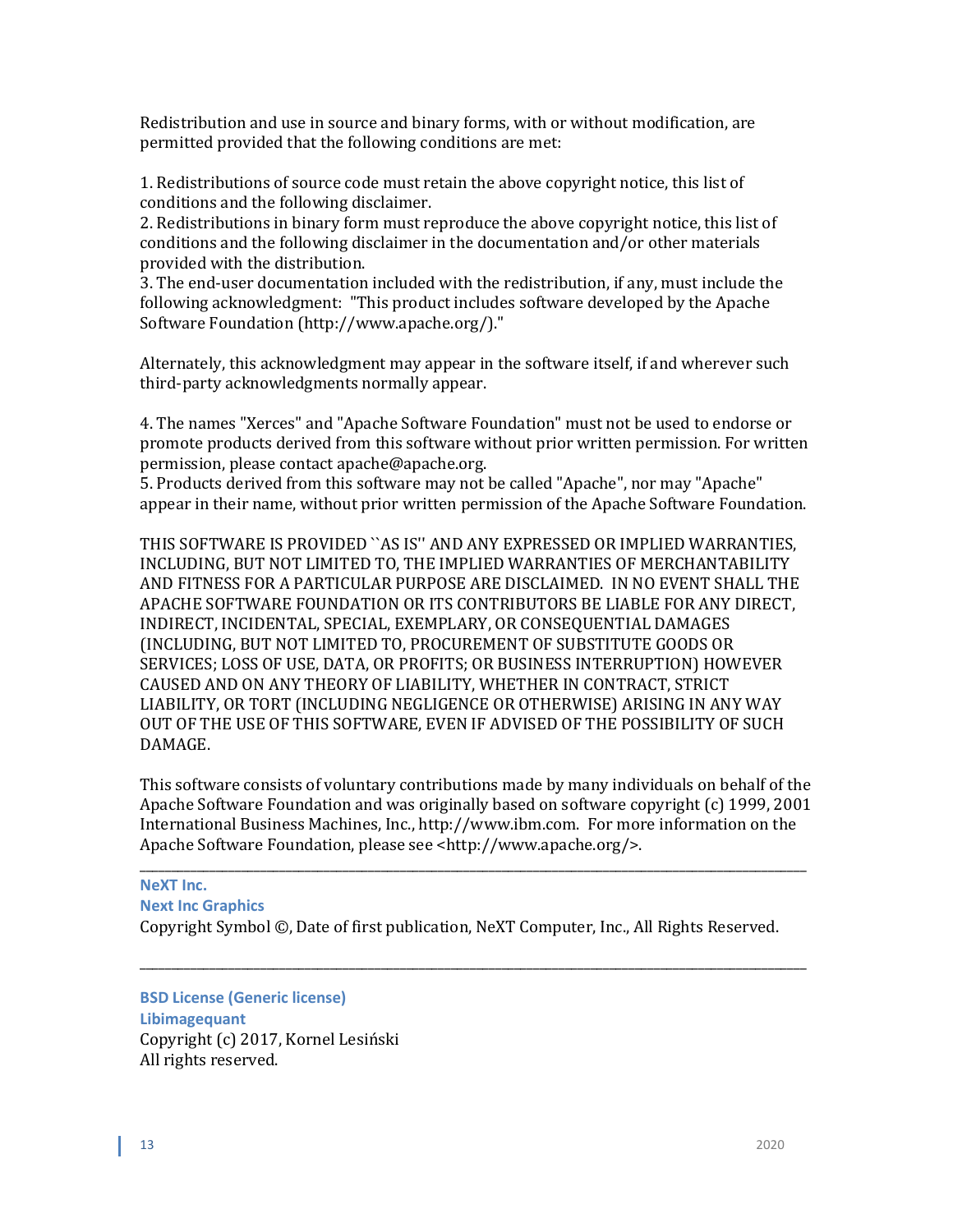Redistribution and use in source and binary forms, with or without modification, are permitted provided that the following conditions are met:

-Redistributions of source code must retain the above copyright notice, this list of conditions and the following disclaimer.

-Redistributions in binary form must reproduce the above copyright notice, this list of conditions and the following disclaimer in the documentation and/or other materials provided with the distribution.

THIS SOFTWARE IS PROVIDED BY THE COPYRIGHT HOLDERS AND CONTRIBUTORS "AS IS" AND ANY EXPRESS OR IMPLIED WARRANTIES, INCLUDING, BUT NOT LIMITED TO, THE IMPLIED WARRANTIES OF MERCHANTABILITY AND FITNESS FOR A PARTICULAR PURPOSE ARE DISCLAIMED. IN NO EVENT SHALL THE COPYRIGHT HOLDER OR CONTRIBUTORS BE LIABLE FOR ANY DIRECT, INDIRECT, INCIDENTAL, SPECIAL, EXEMPLARY, OR CONSEQUENTIAL DAMAGES (INCLUDING, BUT NOT LIMITED TO, PROCUREMENT OF SUBSTITUTE GOODS OR SERVICES; LOSS OF USE, DATA, OR PROFITS; OR BUSINESS INTERRUPTION) HOWEVER CAUSED AND ON ANY THEORY OF LIABILITY, WHETHER IN CONTRACT, STRICT LIABILITY, OR TORT (INCLUDING NEGLIGENCE OR OTHERWISE) ARISING IN ANY WAY OUT OF THE USE OF THIS SOFTWARE, EVEN IF ADVISED OF THE POSSIBILITY OF SUCH DAMAGE.

# \_\_\_\_\_\_\_\_\_\_\_\_\_\_\_\_\_\_\_\_\_\_\_\_\_\_\_\_\_\_\_\_\_\_\_\_\_\_\_\_\_\_\_\_\_\_\_\_\_\_\_\_\_\_\_\_\_\_\_\_\_\_\_\_\_\_\_\_\_\_\_\_\_\_\_\_\_\_\_\_\_\_\_\_\_\_\_\_\_\_\_\_\_\_\_\_\_\_\_\_\_\_\_\_\_ **The Polymer Authors**

**WebP Codec**

Copyright (c) 2014 The Polymer Authors. All rights reserved.

Redistribution and use in source and binary forms, with or without modification, are permitted provided that the following conditions are met:

\* Redistributions of source code must retain the above copyright notice, this list of conditions and the following disclaimer.

\* Redistributions in binary form must reproduce the above copyright notice, this list of conditions and the following disclaimer in the documentation and/or other materials provided with the distribution.

\* Neither the name of Google Inc. nor the names of its contributors may be used to endorse or promote products derived from this software without specific prior written permission.

THIS SOFTWARE IS PROVIDED BY THE COPYRIGHT HOLDERS AND CONTRIBUTORS "AS IS" AND ANY EXPRESS OR IMPLIED WARRANTIES, INCLUDING, BUT NOT LIMITED TO, THE IMPLIED WARRANTIES OF MERCHANTABILITY AND FITNESS FOR A PARTICULAR PURPOSE ARE DISCLAIMED. IN NO EVENT SHALL THE COPYRIGHT OWNER OR CONTRIBUTORS BE LIABLE FOR ANY DIRECT, INDIRECT, INCIDENTAL, SPECIAL, EXEMPLARY, OR CONSEQUENTIAL DAMAGES (INCLUDING, BUT NOT LIMITED TO, PROCUREMENT OF SUBSTITUTE GOODS OR SERVICES; LOSS OF USE, DATA, OR PROFITS; OR BUSINESS INTERRUPTION) HOWEVER CAUSED AND ON ANY THEORY OF LIABILITY, WHETHER IN CONTRACT, STRICT LIABILITY, OR TORT (INCLUDING NEGLIGENCE OR OTHERWISE) ARISING IN ANY WAY OUT OF THE USE OF THIS SOFTWARE, EVEN IF ADVISED OF THE POSSIBILITY OF SUCH DAMAGE.

\_\_\_\_\_\_\_\_\_\_\_\_\_\_\_\_\_\_\_\_\_\_\_\_\_\_\_\_\_\_\_\_\_\_\_\_\_\_\_\_\_\_\_\_\_\_\_\_\_\_\_\_\_\_\_\_\_\_\_\_\_\_\_\_\_\_\_\_\_\_\_\_\_\_\_\_\_\_\_\_\_\_\_\_\_\_\_\_\_\_\_\_\_\_\_\_\_\_\_\_\_\_\_\_\_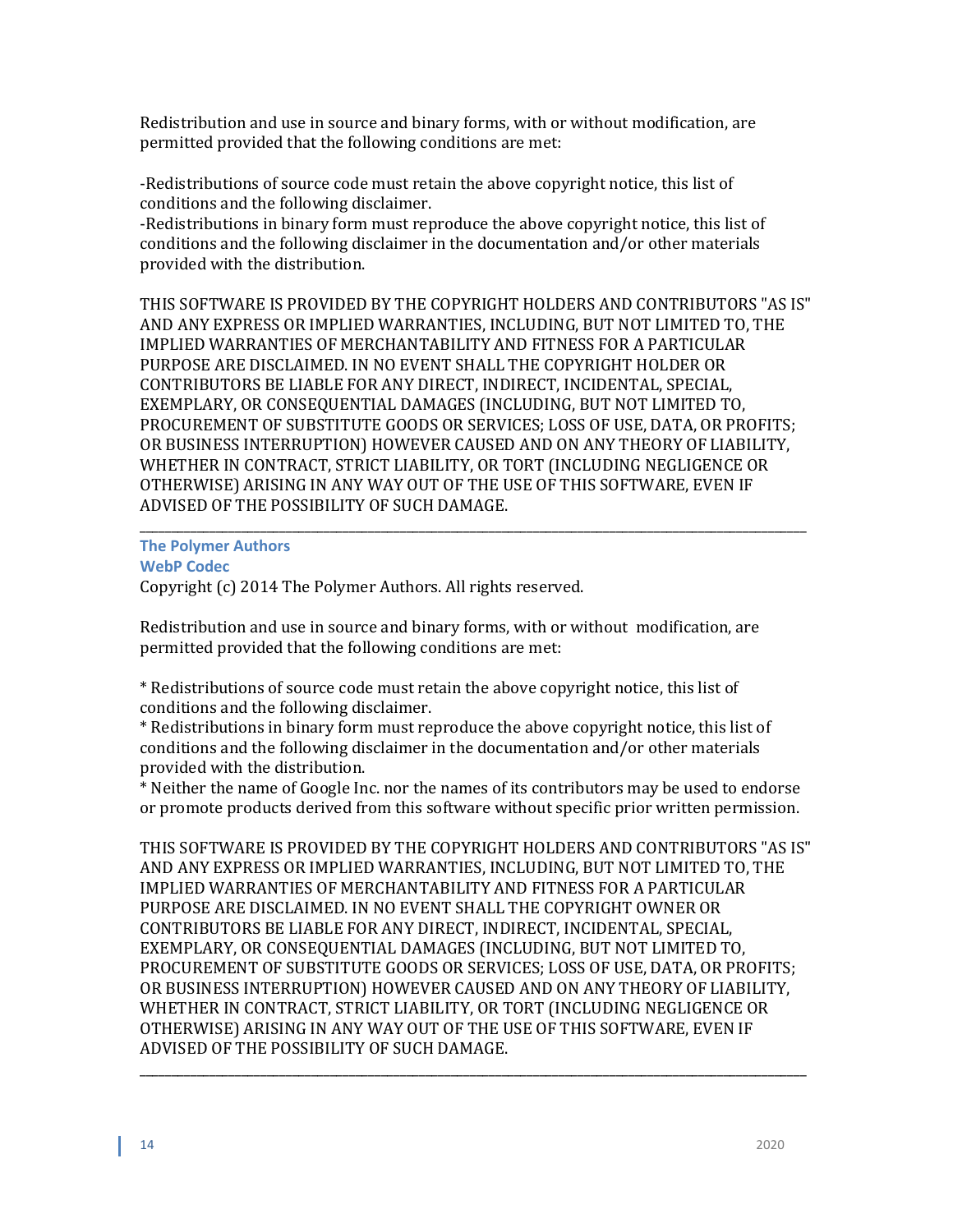## **Intel Intel IPP Streaming SIMD Extension paper by Intel** Portions include technology used under license from Intel, and are copyrighted.

\_\_\_\_\_\_\_\_\_\_\_\_\_\_\_\_\_\_\_\_\_\_\_\_\_\_\_\_\_\_\_\_\_\_\_\_\_\_\_\_\_\_\_\_\_\_\_\_\_\_\_\_\_\_\_\_\_\_\_\_\_\_\_\_\_\_\_\_\_\_\_\_\_\_\_\_\_\_\_\_\_\_\_\_\_\_\_\_\_\_\_\_\_\_\_\_\_\_\_\_\_\_\_\_\_ **Intel Corporation Intel Threading Building Blocks** This software was built using Intel's Threading Building Blocks (www.intel.com/software/products)

#### \_\_\_\_\_\_\_\_\_\_\_\_\_\_\_\_\_\_\_\_\_\_\_\_\_\_\_\_\_\_\_\_\_\_\_\_\_\_\_\_\_\_\_\_\_\_\_\_\_\_\_\_\_\_\_\_\_\_\_\_\_\_\_\_\_\_\_\_\_\_\_\_\_\_\_\_\_\_\_\_\_\_\_\_\_\_\_\_\_\_\_\_\_\_\_\_\_\_\_\_\_\_\_\_\_ **Google Inc.**

#### **WebP Codec**

Copyright (c) 2003, 2004, 2005, 2006, 2007, 2008, 2009, 2010, 2011, 2012, 2013 Google Inc. All rights reserved.

Copyright (c) 2014 The Polymer Authors. All rights reserved.

Redistribution and use in source and binary forms, with or without modification, are permitted provided that the following conditions are met:

\* Redistributions of source code must retain the above copyright notice, this list of conditions and the following disclaimer.

\* Redistributions in binary form must reproduce the above copyright notice, this list of conditions and the following disclaimer in the documentation and/or other materials provided with the distribution.

\* Neither the name of Google Inc. nor the names of its contributors may be used to endorse or promote products derived from this software without specific prior written permission.

THIS SOFTWARE IS PROVIDED BY THE COPYRIGHT HOLDERS AND CONTRIBUTORS "AS IS" AND ANY EXPRESS OR IMPLIED WARRANTIES, INCLUDING, BUT NOT LIMITED TO, THE IMPLIED WARRANTIES OF MERCHANTABILITY AND FITNESS FOR A PARTICULAR PURPOSE ARE DISCLAIMED. IN NO EVENT SHALL THE COPYRIGHT OWNER OR CONTRIBUTORS BE LIABLE FOR ANY DIRECT, INDIRECT, INCIDENTAL, SPECIAL, EXEMPLARY, OR CONSEQUENTIAL DAMAGES (INCLUDING, BUT NOT LIMITED TO, PROCUREMENT OF SUBSTITUTE GOODS OR SERVICES; LOSS OF USE, DATA, OR PROFITS; OR BUSINESS INTERRUPTION) HOWEVER CAUSED AND ON ANY THEORY OF LIABILITY, WHETHER IN CONTRACT, STRICT LIABILITY, OR TORT (INCLUDING NEGLIGENCE OR OTHERWISE) ARISING IN ANY WAY OUT OF THE USE OF THIS SOFTWARE, EVEN IF ADVISED OF THE POSSIBILITY OF SUCH DAMAGE.

#### \_\_\_\_\_\_\_\_\_\_\_\_\_\_\_\_\_\_\_\_\_\_\_\_\_\_\_\_\_\_\_\_\_\_\_\_\_\_\_\_\_\_\_\_\_\_\_\_\_\_\_\_\_\_\_\_\_\_\_\_\_\_\_\_\_\_\_\_\_\_\_\_\_\_\_\_\_\_\_\_\_\_\_\_\_\_\_\_\_\_\_\_\_\_\_\_\_\_\_\_\_\_\_\_\_ **Jean-loup Gailly and Mark Adler**

#### **Zlib**

Portions include technology used under license from Jean-loup Gailly and Mark Adler, and are copyrighted.

#### \_\_\_\_\_\_\_\_\_\_\_\_\_\_\_\_\_\_\_\_\_\_\_\_\_\_\_\_\_\_\_\_\_\_\_\_\_\_\_\_\_\_\_\_\_\_\_\_\_\_\_\_\_\_\_\_\_\_\_\_\_\_\_\_\_\_\_\_\_\_\_\_\_\_\_\_\_\_\_\_\_\_\_\_\_\_\_\_\_\_\_\_\_\_\_\_\_\_\_\_\_\_\_\_\_ **Ginger Alliance Ltd.**

## **Sablotron XSLT Processor**

Sablotron XSLT Processor is licensed under the Mozilla Public License (MPL) Version 1.1, available at https://www.mozilla.org/en-US/MPL/1.1/. The source is available at